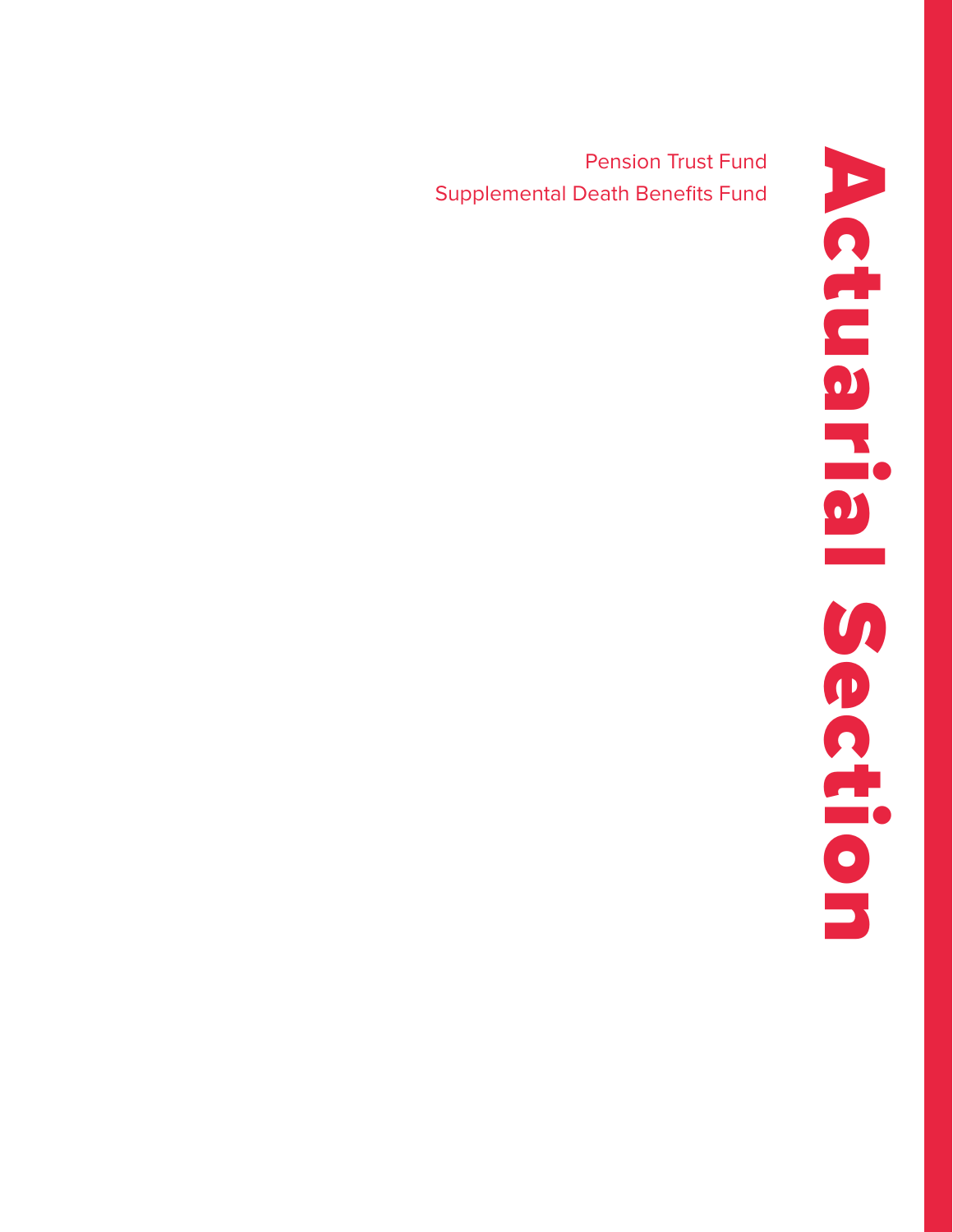# Actuary's Certification Letter **(Pension Trust Fund)**



P: 469.524.0000 | www.grsconsulting.com

May 26, 2022

Board of Trustees Texas Municipal Retirement System Austin, Texas 78731

Dear Trustees:

In accordance with the Texas Municipal Retirement System (TMRS) Act, the annual actuarial valuation of the assets and liabilities of the TMRS Pension Trust Fund was completed as of December 31, 2021.

The financing objective for each TMRS participating city plan is to provide retirement, death and disability benefits for the city's employees financed by an employer contribution rate. This rate is determined annually and is expected to remain approximately level as a percentage of the city's covered payroll. In TMRS, a city's actuarially determined employer contribution rate consists of two components: the employer normal cost contribution rate and the prior service contribution rate. Both rates are determined as a level percentage of payroll. The normal cost contribution rate finances the portion of an active Member's projected retirement benefit allocated annually. The prior service contribution rate amortizes the unfunded actuarial accrued liability ("UAAL") over the applicable period for that city. Both the normal cost and prior service contribution rates include recognition of the projected impact of annually repeating updated service credits and cost of living adjustments.

The participating cities' contribution rates are certified annually by the Board of Trustees which is responsible for establishing and maintaining the funding policy. These rates are actuarially determined and are based upon the plan provisions in effect as of April 1, 2022 and the actuarial assumptions and methodology adopted by the Board. The Board's current policy is that the contribution rates determined by a given actuarial valuation become effective one (1) year after the valuation date. For example, the rates determined by the December 31, 2021 actuarial valuation will be applicable for the calendar year beginning January 1, 2023 and ending December 31, 2023.

To test how well the financing objective for each city plan is being achieved, annual actuarial valuations are made. These actuarial valuations recognize differences in the past year between the actuarial assumptions and the actual experience, and any benefit changes for each plan. A separate actuarial valuation for each participating city was made based upon the plan of benefits in effect as of April 1, 2022.

TMRS staff supplied data for retired, active and inactive Members as of December 31, 2021. We did not audit this data, but we did apply a number of tests to the data, and we concluded that it was reasonable and consistent with the prior year's data. TMRS staff also supplied the asset data and financial information as of December 31, 2021. The amounts of the assets in the actuarial valuations agree with the amounts as reported by TMRS.

5605 North MacArthur Boulevard | Suite 870 | Irving, Texas 75038-2631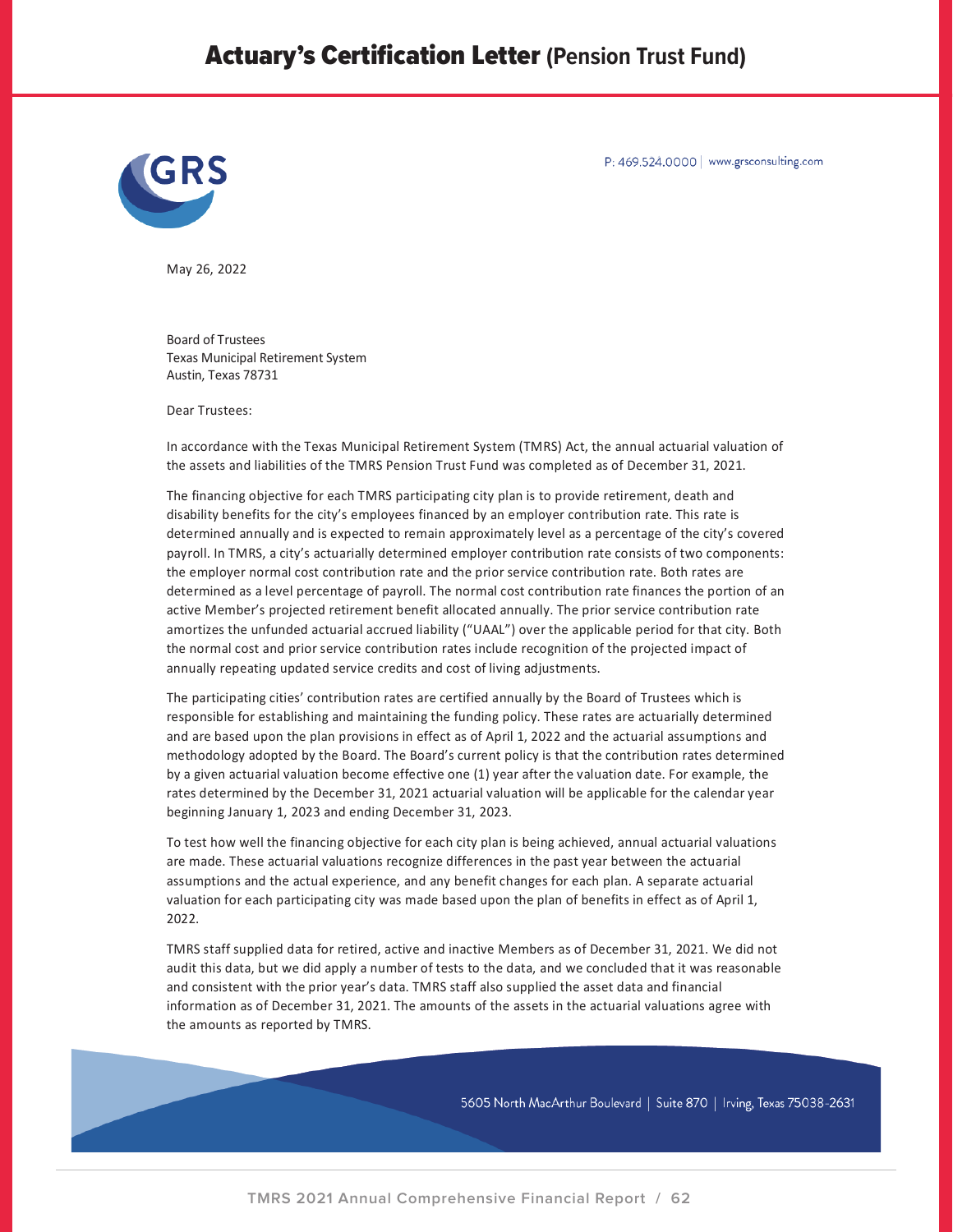# Actuary's Certification Letter **(Pension Trust Fund)**

CONTINUED

Board of Trustees May 26, 2022 Page 2

The current actuarial assumptions were developed from the actuarial investigation of the experience of TMRS over the four-year period from December 31, 2014 to December 31, 2018. These assumptions were adopted by the Board in 2019 and were first used in the December 31, 2019 valuation. The Actuarial Experience Investigation Study report, dated October 15, 2019, details the analysis and changes to assumptions. The assumptions and methods used in this valuation are summarized in the Actuarial Section of the Annual Comprehensive Financial Report. There were no changes in the actuarial assumptions or methods since the prior valuation.

The results of the actuarial valuation are dependent on the actuarial assumptions used. Actual results can and almost certainly will differ, as actual experience deviates from the assumptions. Even seemingly minor changes in the assumptions can materially change the liabilities, calculated contribution rates and funding periods.

It is our opinion that the recommended assumptions and methods are internally consistent and are reasonably based on TMRS' past and anticipated future experience and comply with the parameters for disclosure as set forth in Governmental Accounting Standards Board Statement No. 67. GRS prepared the following schedules in the Actuarial Section:

*Participating Cities and Active Members Retiree and Beneficiary Data Summary of Actuarial Liabilities and Funding Progress Funded Portion of Actuarial Liabilities by Type*

All of our work and all of the actuarial assumptions and methods used for funding purposes conform with the Actuarial Standards of Practice issued by the Actuarial Standards Board. In our opinion, our calculations also comply with the requirements of the TMRS Act and, where applicable, the Internal Revenue Code and the Statements of the Governmental Accounting Standards Board.

The undersigned are independent actuaries and consultants. Both are Members of the American Academy of Actuaries, both meet all of the Qualification Standards of the American Academy of Actuaries, and both are experienced in performing valuations for large public retirement systems.

Respectfully Submitted,

Joseph P. Newton, MAAA, FSA, EA Janie Shaw, MAAA, ASA, EA Pension Market Leader Consultant

Jami Shaw

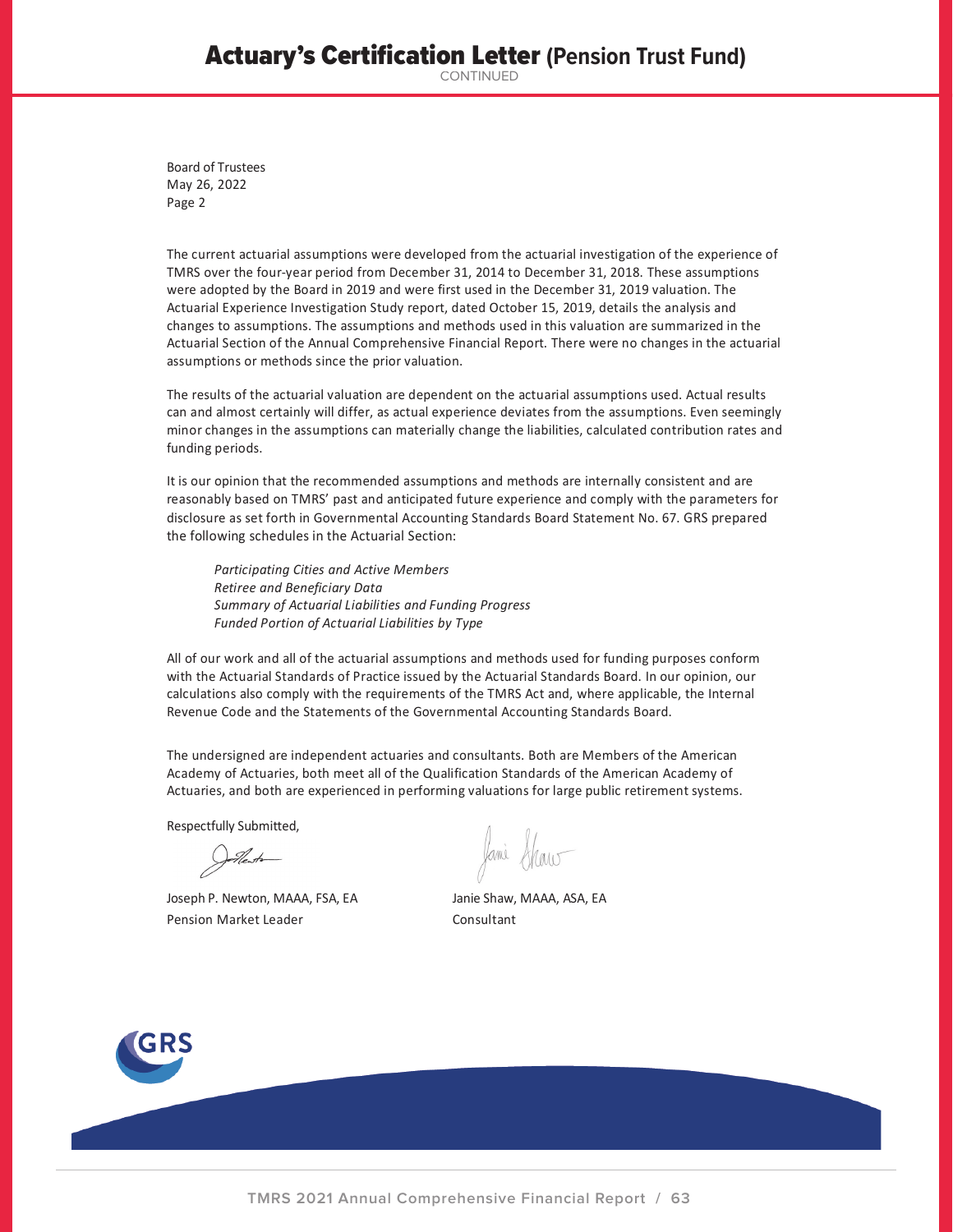These actuarial assumptions were developed primarily from the 2019 Actuarial Experience Investigation Study that looked at the four-year period from December 31, 2014 to December 31, 2018. They were adopted by the Board of Trustees (Board) in 2019 and first used in the December 31, 2019 actuarial valuation. A summary of the meaningful actuarial assumptions is described below. A full description of all actuarial assumptions and methods can be found in the Actuarial Valuation Report as of December 31, 2021 (tmrs.com/actuarial\_reports.php).

# **I. Economic Assumptions**

## **A. General Inflation**

2.50% per year.

## **B. Discount/Crediting Rates**

- **1.** Investment Return Assumption: 6.75% per year.
- **2.** Supplemental Disability Benefits Fund and individual employee accounts: 5.00% per year.

## **C. Overall Payroll Growth**

2.75% per year, adjusted lower for cities with population declines over the last 10 years.

### **D. Individual Salary Increases**

Salaries are assumed to increase by the following graduated service-based scale.

| <b>Years of Service</b> | <b>Salary Increase Rate</b> |
|-------------------------|-----------------------------|
| 1                       | 11.50%                      |
| 2                       | 7.25%                       |
| 3                       | 6.75%                       |
| 4                       | 6.25%                       |
| 5                       | 6.00%                       |
| 6                       | 5.75%                       |
| 7                       | 5.50%                       |
| 8                       | 5.25%                       |
| 9                       | 5.00%                       |
| 10                      | 4.75%                       |
| $11 - 12$               | 4.50%                       |
| $13 - 15$               | 4.25%                       |
| $16 - 20$               | 4.00%                       |
| $21 - 24$               | 3.75%                       |
| $25+$                   | 3.50%                       |

## **E. Cost of Living Adjustments (COLAs)**

The Consumer Price Index (CPI) is assumed to be 2.50% per year prospectively. COLAs, when applicable, are 30%, 50% or 70% of CPI, according to the provisions adopted by each city. The actual future COLA assumptions are as follows: 0.87% per year for the 30% CPI provision, 1.38% per year for the 50% CPI provision and 1.86% per year for the 70% CPI provision.

## **F. Load for Updated Service Credit**

The USC calculation includes a load on final average earnings.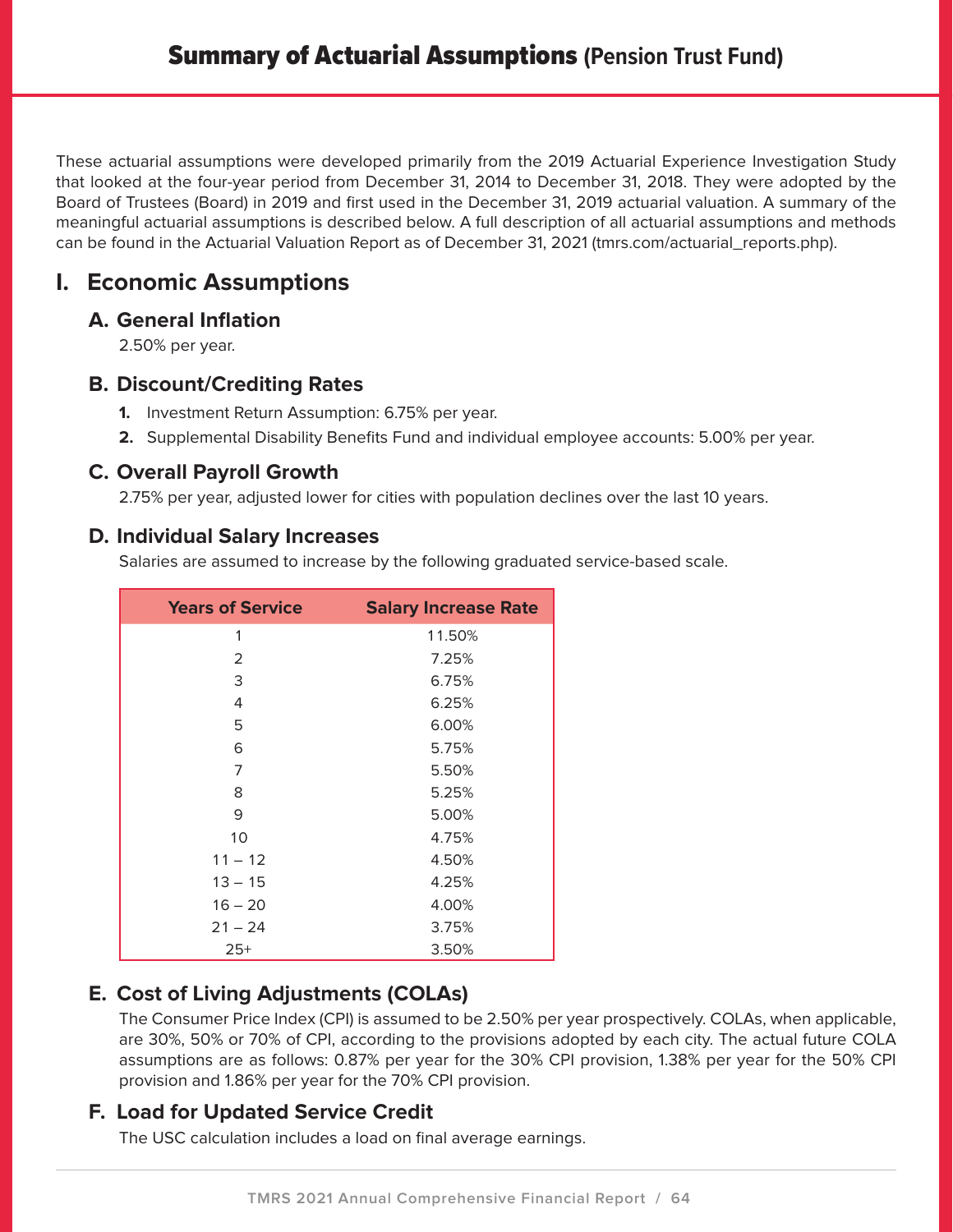## **II. Demographic Assumptions**

### **A. Termination Rates**

**1.** For the first 10 years of service, the base table rates vary by gender, entry age and length of service. For each city, the base table is then multiplied by a factor from 75% to 125% based on the experience of the individual city. A further multiplier is applied depending on an employee's classification: 1) Firefighter = 68%, 2) Police = 86%, or 3) Other = 108%. A sample of the base rates follows:

| <b>Males</b> | <b>Years of Service</b> |        |                         |        |        |        |        |        |        |        |  |
|--------------|-------------------------|--------|-------------------------|--------|--------|--------|--------|--------|--------|--------|--|
| Age          | $\mathbf 0$             | 1      | $\overline{\mathbf{2}}$ | 3      | 4      | 5      | 6      | 7      | 8      | 9      |  |
| 20           | 0.3079                  | 0.2766 | 0.2305                  | 0.2037 | 0.1951 | 0.1764 | 0.1612 | 0.1311 | 0.1078 | 0.0860 |  |
| 25           | 0.2798                  | 0.2393 | 0.1911                  | 0.1638 | 0.1507 | 0.1336 | 0.1210 | 0.1060 | 0.0976 | 0.0798 |  |
| 30           | 0.2585                  | 0.2163 | 0.1697                  | 0.1395 | 0.1138 | 0.1052 | 0.0945 | 0.0817 | 0.0785 | 0.0655 |  |
| 35           | 0.2642                  | 0.2183 | 0.1663                  | 0.1334 | 0.1107 | 0.1048 | 0.0894 | 0.0758 | 0.0655 | 0.0598 |  |
| 40           | 0.2602                  | 0.2172 | 0.1647                  | 0.1279 | 0.1103 | 0.0994 | 0.0849 | 0.0749 | 0.0633 | 0.0608 |  |
| 45           | 0.2392                  | 0.2040 | 0.1640                  | 0.1287 | 0.1110 | 0.0976 | 0.0857 | 0.0750 | 0.0638 | 0.0607 |  |
| 50           | 0.2191                  | 0.1825 | 0.1489                  | 0.1211 | 0.1072 | 0.0935 | 0.0851 | 0.0755 | 0.0636 | 0.0609 |  |
| 55           | 0.2112                  | 0.1759 | 0.1334                  | 0.1132 | 0.0908 | 0.0911 | 0.0813 | 0.0719 | 0.0643 | 0.0591 |  |
| 60           | 0.2108                  | 0.1626 | 0.1298                  | 0.1118 | 0.0833 | 0.0915 | 0.0794 | 0.0721 | 0.0602 | 0.0579 |  |
| 65           | 0.2109                  | 0.1542 | 0.1305                  | 0.1121 | 0.0847 | 0.0914 | 0.0798 | 0.0738 | 0.0577 | 0.0581 |  |
| 70           | 0.2109                  | 0.1557 | 0.1304                  | 0.1121 | 0.0845 | 0.0914 | 0.0797 | 0.0735 | 0.0581 | 0.0581 |  |

| <b>Females</b> | <b>Years of Service</b> |        |                         |        |        |        |        |        |        |        |  |
|----------------|-------------------------|--------|-------------------------|--------|--------|--------|--------|--------|--------|--------|--|
| Age            | $\mathbf{o}$            | 1      | $\overline{\mathbf{2}}$ | 3      | 4      | 5      | 6      | 7      | 8      | 9      |  |
| 20             | 0.3080                  | 0.2836 | 0.2258                  | 0.2132 | 0.2030 | 0.2054 | 0.1561 | 0.1565 | 0.1590 | 0.1600 |  |
| 25             | 0.2828                  | 0.2449 | 0.2101                  | 0.1995 | 0.1739 | 0.1690 | 0.1392 | 0.1375 | 0.1206 | 0.1144 |  |
| 30             | 0.2617                  | 0.2224 | 0.1981                  | 0.1791 | 0.1369 | 0.1370 | 0.1297 | 0.1145 | 0.0989 | 0.0817 |  |
| 35             | 0.2464                  | 0.2153 | 0.1834                  | 0.1462 | 0.1294 | 0.1258 | 0.1130 | 0.1103 | 0.1016 | 0.0782 |  |
| 40             | 0.2281                  | 0.2026 | 0.1641                  | 0.1365 | 0.1316 | 0.1115 | 0.1040 | 0.0940 | 0.0847 | 0.0745 |  |
| 45             | 0.2227                  | 0.1884 | 0.1450                  | 0.1359 | 0.1072 | 0.1034 | 0.0909 | 0.0797 | 0.0717 | 0.0737 |  |
| 50             | 0.2238                  | 0.1823 | 0.1369                  | 0.1249 | 0.0901 | 0.0896 | 0.0837 | 0.0735 | 0.0686 | 0.0628 |  |
| 55             | 0.2236                  | 0.1766 | 0.1372                  | 0.1218 | 0.0848 | 0.0819 | 0.0725 | 0.0717 | 0.0696 | 0.0560 |  |
| 60             | 0.2236                  | 0.1548 | 0.1372                  | 0.1191 | 0.0811 | 0.0856 | 0.0656 | 0.0649 | 0.0436 | 0.0386 |  |
| 65             | 0.2236                  | 0.1454 | 0.1372                  | 0.1169 | 0.0813 | 0.0871 | 0.0678 | 0.0603 | 0.0281 | 0.0285 |  |
| 70             | 0.2236                  | 0.1471 | 0.1372                  | 0.1173 | 0.0813 | 0.0868 | 0.0675 | 0.0611 | 0.0308 | 0.0303 |  |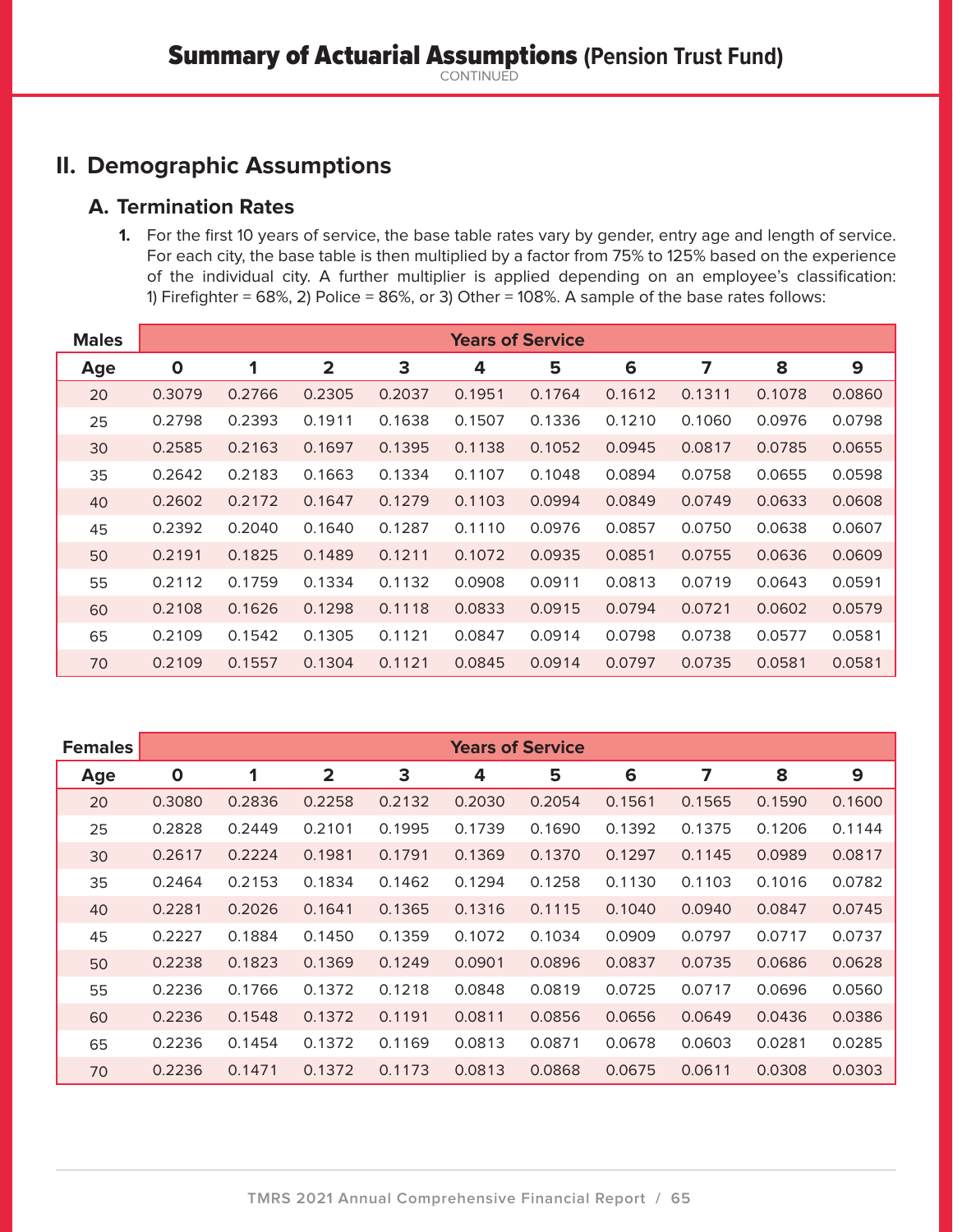**2.** After 10 years of service, base termination rates vary by gender and by the number of years remaining until first retirement eligibility. For each city, the base table is then multiplied by a factor from 75% to 125% based on the experience of the individual city (same factor as above). A further multiplier is applied depending on an employee's classification: 1) Firefighter = 54%, 2) Police = 83%, or 3) Other = 113%. A sample of the base rates follows:

| <b>Years From</b><br><b>Retirement</b> | <b>Males</b> | <b>Females</b> |
|----------------------------------------|--------------|----------------|
| 1                                      | 0.0182       | 0.0234         |
| 2                                      | 0.0243       | 0.0315         |
| 3                                      | 0.0287       | 0.0375         |
| 4                                      | 0.0324       | 0.0425         |
| 5                                      | 0.0355       | 0.0467         |
| 6                                      | 0.0383       | 0.0506         |
| 7                                      | 0.0408       | 0.0540         |
| 8                                      | 0.0432       | 0.0572         |
| 9                                      | 0.0453       | 0.0602         |
| 10                                     | 0.0474       | 0.0630         |
| 11                                     | 0.0493       | 0.0657         |
| 12                                     | 0.0511       | 0.0682         |
| 13                                     | 0.0528       | 0.0706         |
| 14                                     | 0.0545       | 0.0728         |
| 15                                     | 0.0560       | 0.0750         |

Termination rates end at first eligibility for retirement.

### **B. Forfeiture Rates (withdrawal of member contributions after termination)**

Rates for vested members vary by age and employer match, and they are expressed as a percentage of the termination rates shown in Section II. A. The withdrawal rates for cities with a 2:1 match are shown below; 4% is added to the rates for 1.5:1 cities, and 8% is added for 1:1 cities.

| Age | <b>Percent of Terminating Employees</b><br><b>Choosing to Take a Refund</b> |
|-----|-----------------------------------------------------------------------------|
| 25  | 40.2%                                                                       |
| 30  | 40.2%                                                                       |
| 35  | 40.2%                                                                       |
| 40  | 37.0%                                                                       |
| 45  | 31.6%                                                                       |
| 50  | 26.1%                                                                       |
| 55  | 20.7%                                                                       |

Forfeiture rates end at first eligibility for retirement.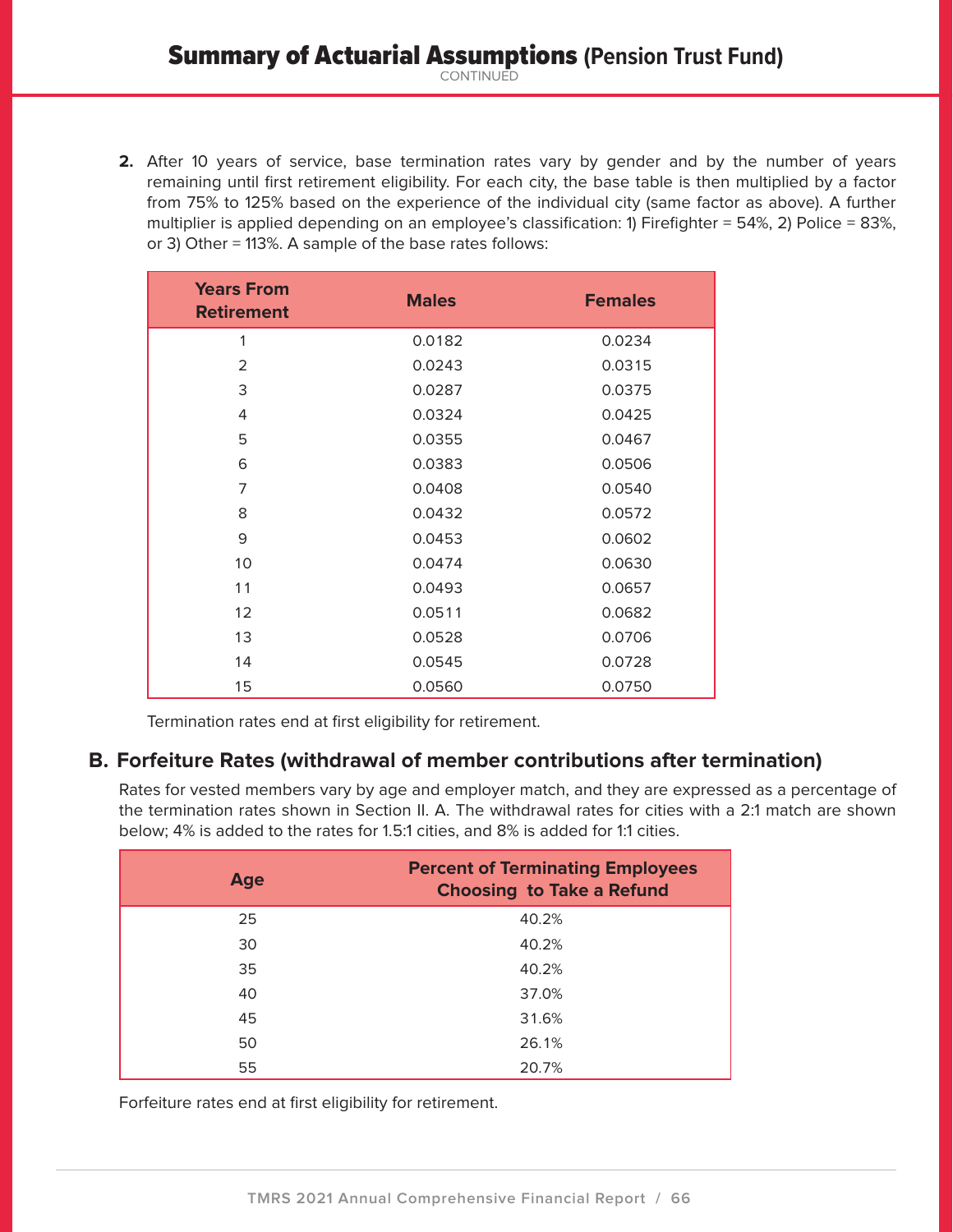## **C. Mortality Rates**

**1.** Service Retirees and Beneficiary.

The gender-distinct 2019 Municipal Retirees of Texas mortality table is used for calculating the actuarial liability and the retirement contribution rates. The rates are projected on a fully generational basis by a mortality improvement scale (Scale UMP).

#### **2.** Disabled Retiree Mortality Rates.

For calculating the actuarial liability and the retirement contribution rates, the mortality tables for healthy retirees are used with a four-year set-forward for males and a three-year set-forward for females. In addition, a 3.5% and 3% minimum mortality rate is applied to reflect the impairment for younger male and female members, respectively, who become disabled. The rates are projected on a fully generational basis by Scale UMP to account for future mortality improvements subject to the floor.

#### **3.** Pre-Retirement Mortality Rates.

TMRS uses the PUB(1) mortality tables, with the Public Safety table used for males and the General Employee table used for females. The rates are projected on a fully generational basis by Scale UMP to account for future mortality improvements.

### **D. Annuity Purchase Rates**

The post-retirement mortality assumption for Annuity Purchase Rates (APRs) is based on the Mortality Experience Investigation Study covering 2009 through 2011 and dated December 31, 2013. For determining the amount of the monthly benefit at the time of retirement for both healthy and disabled retirees, the APRs until 2027 are being phased-in based on a unisex blend of the RP-2000 Combined Healthy Mortality Tables with Blue Collar Adjustment for males and females, with both rates multiplied by 107.5% and projected on a fully generational basis with scale BB. The current table of APRs is explicitly valued through 2032, and then it is assumed the APRs and the valuation mortality assumptions will be consistent over time. For retirees, a unisex blend of 70% of the male table and 30% of the female table is used, while 30% of the male table and 70% of the female table is used for beneficiaries.

## **E. Disability Rates**

| Age | <b>Males and Females</b> |
|-----|--------------------------|
| 20  | 0.000003                 |
| 25  | 0.000019                 |
| 30  | 0.000074                 |
| 35  | 0.000194                 |
| 40  | 0.000371                 |
| 45  | 0.000603                 |
| 50  | 0.000891                 |
| 55  | 0.001235                 |
| 60  | 0.001635                 |
| 65  | 0.002090                 |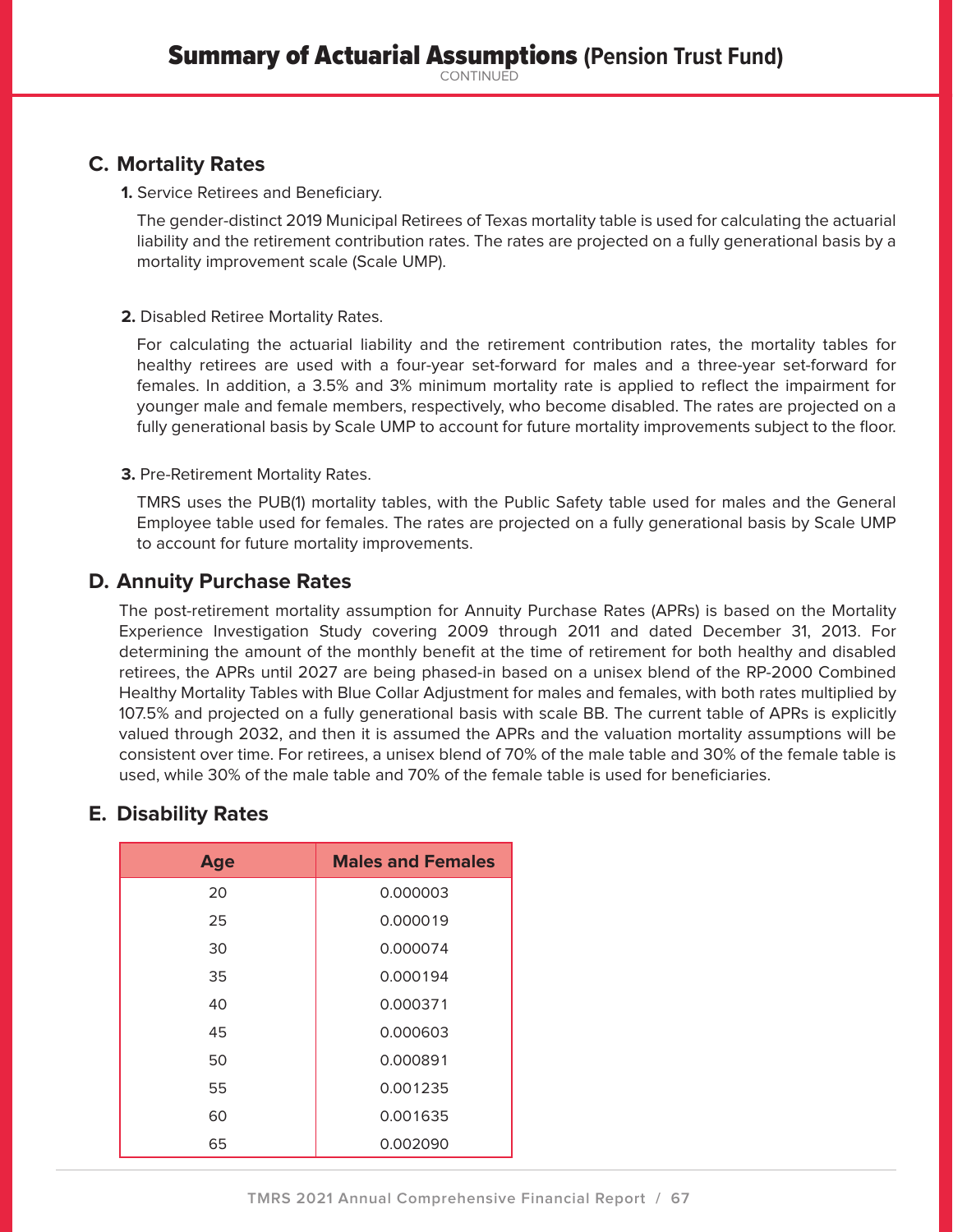## **F. Service Retirement Rates (applied to both active and inactive Members)**

The base table rates vary by age. For members under the age of 62, these rates are then multiplied by two factors (below) based on 1) employee contribution rate and city match and 2) if the city has a recurring COLA. For cities without a 20-year/any age retirement provision, the rates are loaded by 50% for ages 60 and below with 25 or more years of service.

| <b>Age</b>  | <b>Rate</b> |
|-------------|-------------|
| < 50        | 0.05        |
| $50 - 51$   | 0.07        |
| $52 - 54$   | 0.08        |
| $55 - 59$   | 0.13        |
| 60          | 0.16        |
| 61          | 0.17        |
| 62          | 0.25        |
| $63 - 64$   | 0.20        |
| $65 - 74$   | 0.30        |
| 75 and over | 1.00        |

Plan design factors applied to base retirement rates are as follows:

|                       | <b>Employee Contribution Rate</b> |      |      |  |  |  |  |
|-----------------------|-----------------------------------|------|------|--|--|--|--|
| <b>Employer Match</b> | 5%                                | 6%   | 7%   |  |  |  |  |
| 1 to 1                | 0.75                              | 0.80 | 0.84 |  |  |  |  |
| 1.5 to 1              | 0.81                              | 0.86 | 0.92 |  |  |  |  |
| $2$ to 1              | 0.86                              | 0.93 | 1.00 |  |  |  |  |

| Recurring COLA:    | 100% |
|--------------------|------|
| No recurring COLA: | 95%  |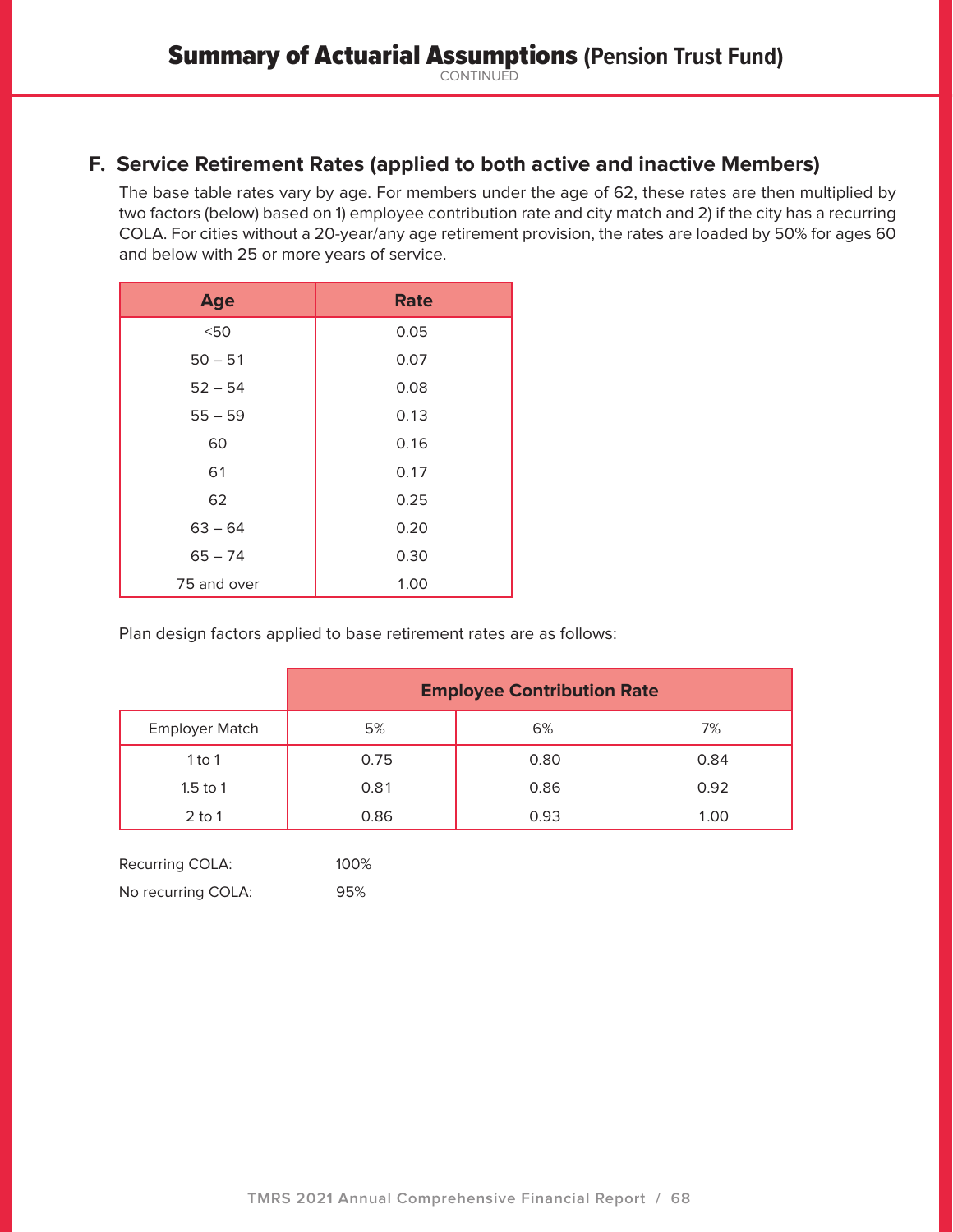# **III. Methods and Assumptions**

## **A. Valuation of Assets**

The actuarial value of assets is based on the market value of assets with a ten-year phase-in of actual investment return in excess of (less than) expected investment income. The actuarial value of assets is further adjusted by 33% of any difference between the initial value and a 12% corridor around the market value of assets, if necessary.

## **B. Actuarial Cost Method**

Entry Age Normal.

## **C. Amortization Policy**

For underfunded cities, the amortization as of the valuation date is a level percentage of payroll over individual closed, laddered periods of not more than 20 years.

Once a city becomes overfunded, all prior amortization ladders, or bases, are erased and an amount of the surplus is credited against the contribution rate to keep the funded ratio constant year-over-year.

Ad hoc USC and COLA benefit enhancements are amortized over individual periods of not more than 12 years using a level dollar policy.

## **D. Small City Methodology**

For cities with fewer than 20 employees, more conservative methods and assumptions are used, including lower termination rates, longer life expectancies and shorter amortization periods.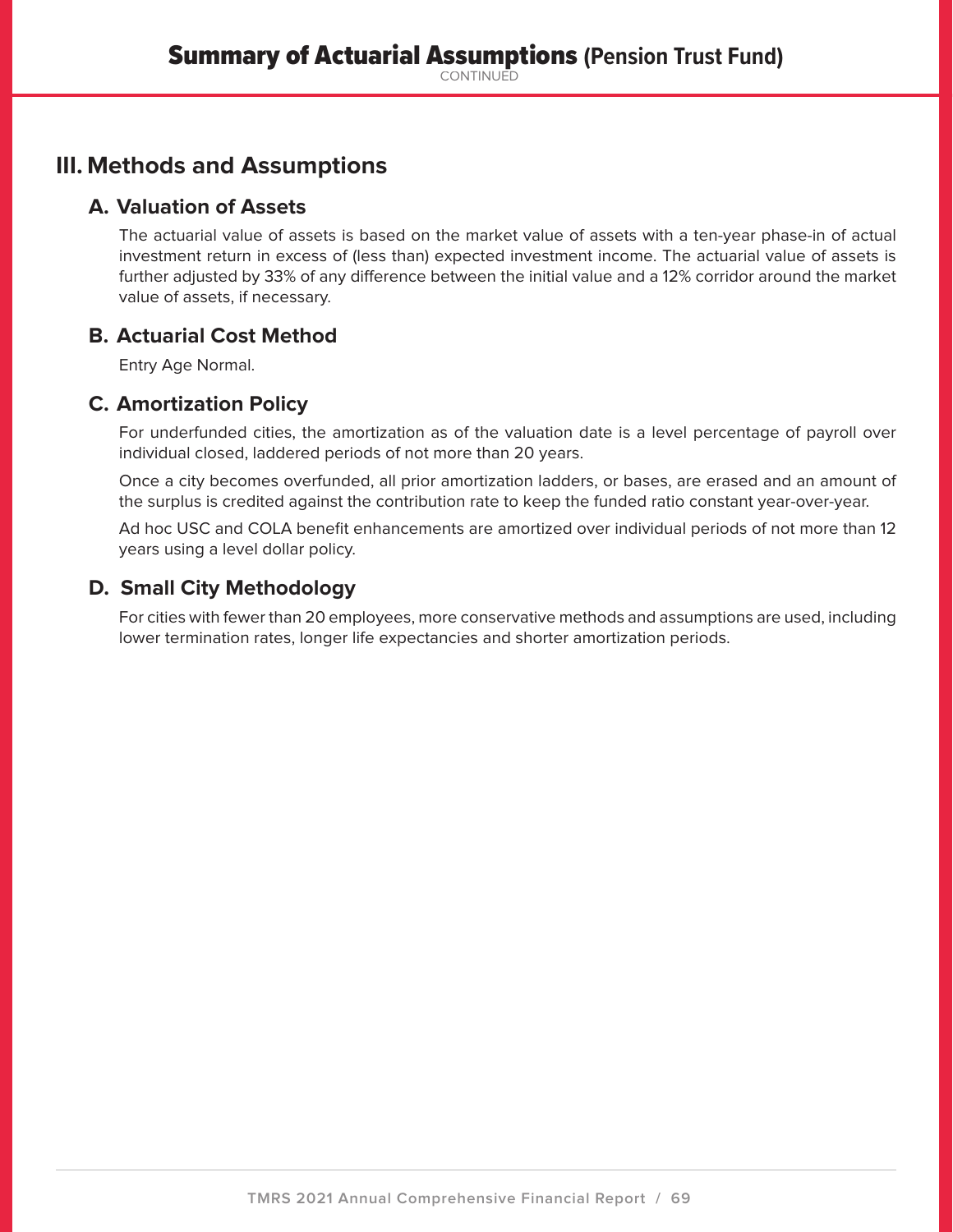- **1. Actuarial gain (loss).** A measure of the difference between actual and expected experience based on the actuarial assumptions, during the period between two actuarial valuation dates, as determined in accordance with the actuarial cost method used.
- **2. Actuarial accrued liability.** The actuarial present value of benefits attributable to all periods prior to the valuation date.
- **3. Actuarial present value.** The value of an amount or series of amounts payable or receivable at various times, determined as of the valuation date by the application of the actuarial assumptions.
- **4. Actuarial value of assets.** The value of cash, investments and other property belonging to a pension plan, as used by the actuary for the purpose of an actuarial valuation.
- **5. Amortization period.** The period over which the existing unfunded or overfunded actuarial accrued liability is projected to be paid off, as a level percentage of payroll.
- **6. Actuarially Determined Employer Contribution (ADEC).** The city's periodic required contributions to the defined benefit pension plan, calculated in accordance with current TMRS funding policy.
- **7. Average age of contributing members.** The average attained age as of the valuation date.
- **8. Average length of service of contributing members.** The average length of total credited service in TMRS as of the valuation date.
- **9. Current service benefits.** Benefits attributable to the member's accumulated deposits and an amount provided by the participating city at retirement to match the accumulated deposits at the matching ratio in effect when the deposits were made.
- **10. Entry Age Normal actuarial cost method.** The Entry Age Normal actuarial cost method develops the annual cost of the plan in two parts: that attributable to benefits accruing in the current year, known as the normal cost, and that due to service earned prior to the current year, known as the amortization of the unfunded actuarial accrued liability. The normal cost and the actuarial accrued liability are calculated individually for each member. The normal cost rate for a member is the contribution rate which, if applied to a member's compensation throughout their period of anticipated covered service, would be sufficient to meet all benefits payable on their behalf. The salary-weighted average of these rates is the total normal cost rate. The actuarial accrued liability is based on the portion of benefits attributable to service credited prior to the valuation date. Actuarial gains (losses), as they occur, reduce (increase) the unfunded actuarial accrued liability.
- **11. Funded ratio.** The actuarial value of assets expressed as a percentage of the actuarial accrued liability.
- **12. Funding policy.** The program for the amounts and timing of contributions to be made by plan members and participating cities to provide the benefits specified by a pension plan.
- **13. Normal cost contribution rate.** The actuarial present value of benefits allocated to a valuation year by the actuarial cost method, expressed as a percentage of the covered payroll. It is equal to the sum of the actuarial present value of benefits allocated to the year following the valuation date, divided by the compensation expected to be received during the next year for the closed group of members, as of the valuation date.
- **14. Overfunded actuarial accrued liability.** The excess of the actuarial value of assets over the actuarial accrued liability.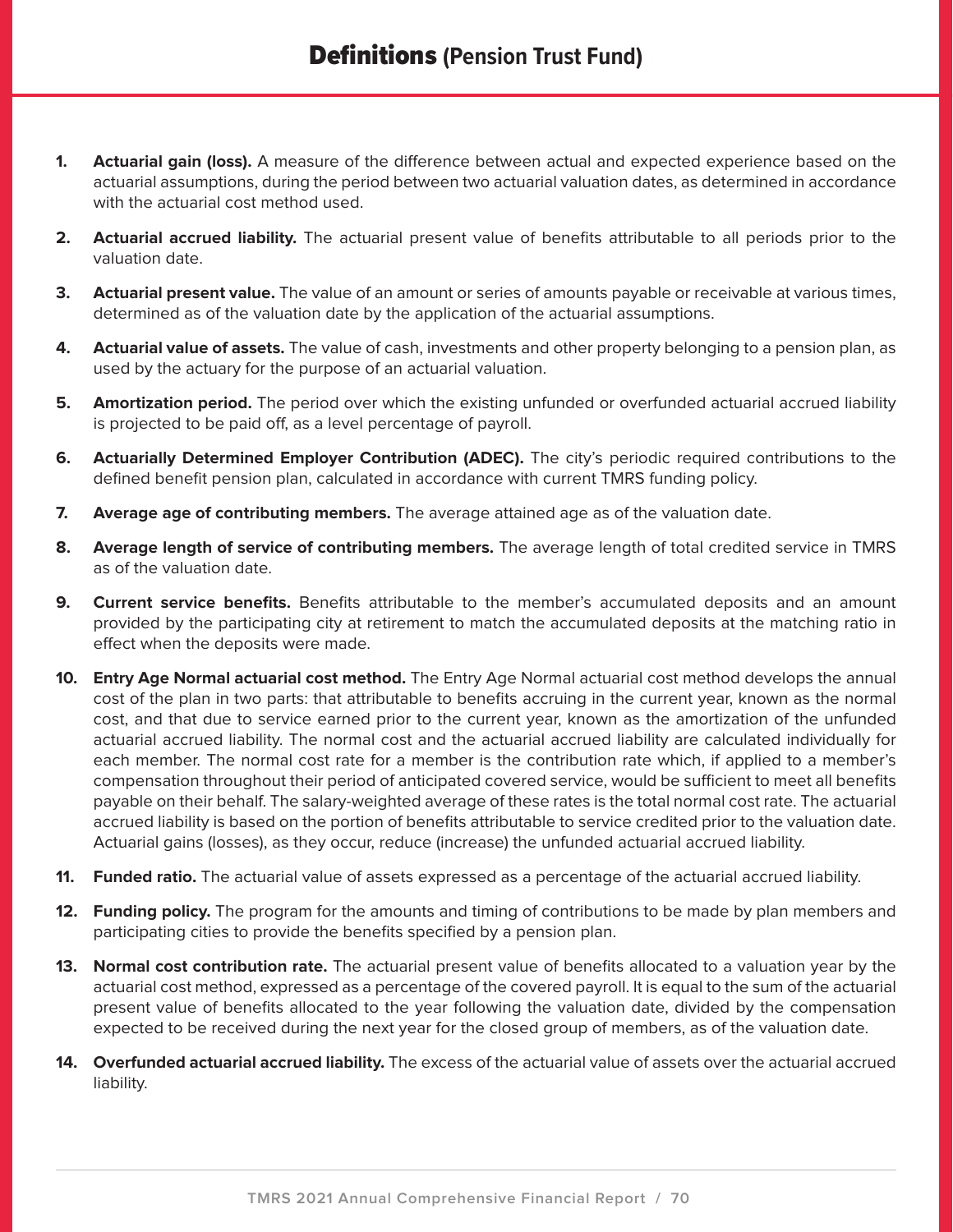- **15. Phase-in rate.** The minimum required contribution rate to TMRS, which reflects the portion of the full rate being phased-in due to the changes in actuarial assumptions and methods.
- **16. Prior service benefits.** Benefits other than current service benefits. These include all benefits arising from prior service credits, special prior service credits, antecedent service credits, updated service credits and cost-of-living adjustments.
- **17. Prior service contribution rate**. The level percentage of payroll required to amortize the unfunded or overfunded actuarial liability over a specified amortization period. If the rate is negative, it is offset against the normal cost contribution rate, with the limitation that the sum of the two rates cannot be negative.
- **18. Projected Unit Credit actuarial cost method.** A method under which the benefits of each member included in the valuation are allocated by a consistent formula to valuation years based on years of service. Benefits are allocated equally to each year of service over the member's career from hire to retirement. Normal costs are based on the portion of the benefit allocated to the year following the valuation year. Accrued liabilities are based on benefits allocated to the time preceding the date of the actuarial valuation. Under this method, actuarial gains (losses), as they occur, reduce (increase) the unfunded actuarial liability.
- **19. Retirement contribution rate.** The sum of the normal cost contribution rate and the prior service contribution rate.
- **20. Unfunded actuarial accrued liability.** The excess of the actuarial accrued liability over the actuarial value of assets.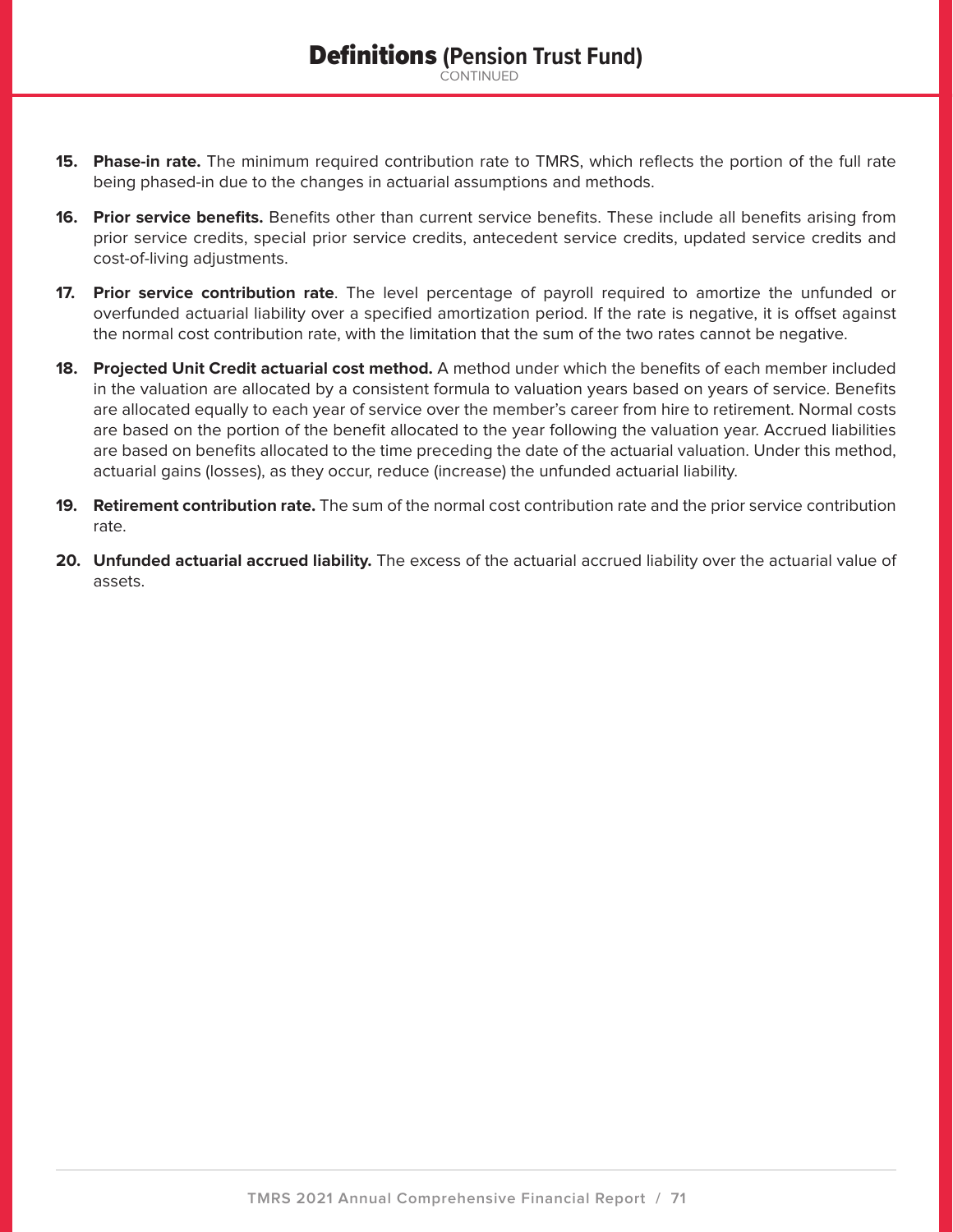| <b>Participating Cities and Active Members</b> |                                          |                       |                       |                                     |                                                 |  |  |  |  |  |
|------------------------------------------------|------------------------------------------|-----------------------|-----------------------|-------------------------------------|-------------------------------------------------|--|--|--|--|--|
|                                                |                                          | <b>Active Members</b> |                       |                                     |                                                 |  |  |  |  |  |
| <b>Valuation</b><br><b>Date</b>                | <b>Number of</b><br><b>Active Cities</b> | <b>Number</b>         | <b>Annual Payroll</b> | <b>Average</b><br><b>Annual Pay</b> | <b>Percent</b><br>Increase in<br><b>Average</b> |  |  |  |  |  |
| 12/31/2012                                     | 844                                      | 101,827               | \$4,961,671,305       | \$48,889                            | 1.9%                                            |  |  |  |  |  |
| 12/31/2013                                     | 844                                      | 102,870               | \$5,142,446,602       | \$50,244                            | 2.8%                                            |  |  |  |  |  |
| 12/31/2014                                     | 853                                      | 104,019               | \$5,374,536,634       | \$51,956                            | 3.4%                                            |  |  |  |  |  |
| 12/31/2015                                     | 859                                      | 106,894               | \$5,683,846,845       | \$53,898                            | 3.7%                                            |  |  |  |  |  |
| 12/31/2016                                     | 864                                      | 108,891               | \$5,884,788,962       | \$54,543                            | 1.2%                                            |  |  |  |  |  |
| 12/31/2017                                     | 875                                      | 110,208               | \$6,188,490,343       | \$56,490                            | 3.6%                                            |  |  |  |  |  |
| 12/31/2018                                     | 879                                      | 111,851               | \$6,444,177,866       | \$58,040                            | 2.7%                                            |  |  |  |  |  |
| 12/31/2019                                     | 878                                      | 114,384               | \$6,790,788,227       | \$60,033                            | 3.4%                                            |  |  |  |  |  |
| 12/31/2020                                     | 886                                      | 114,497               | \$7,161,381,734       | \$62,577                            | 4.2%                                            |  |  |  |  |  |
| 12/31/2021                                     | 892                                      | 116,053               | \$7,345,701,461       | \$63,723                            | 1.8%                                            |  |  |  |  |  |

As of December 31, 2021, there were seven cities with no active contributing members and no city contributions due. In addition, one city and a privatized hospital had no contributing members but paid a dollar contribution amount to TMRS that is calculated annually by the actuary. Thus, there were 901 total cities, with 892 of them active.

The average annual pay was calculated by dividing the annual payroll by the average of the number of contributing members at the beginning and the end of the year.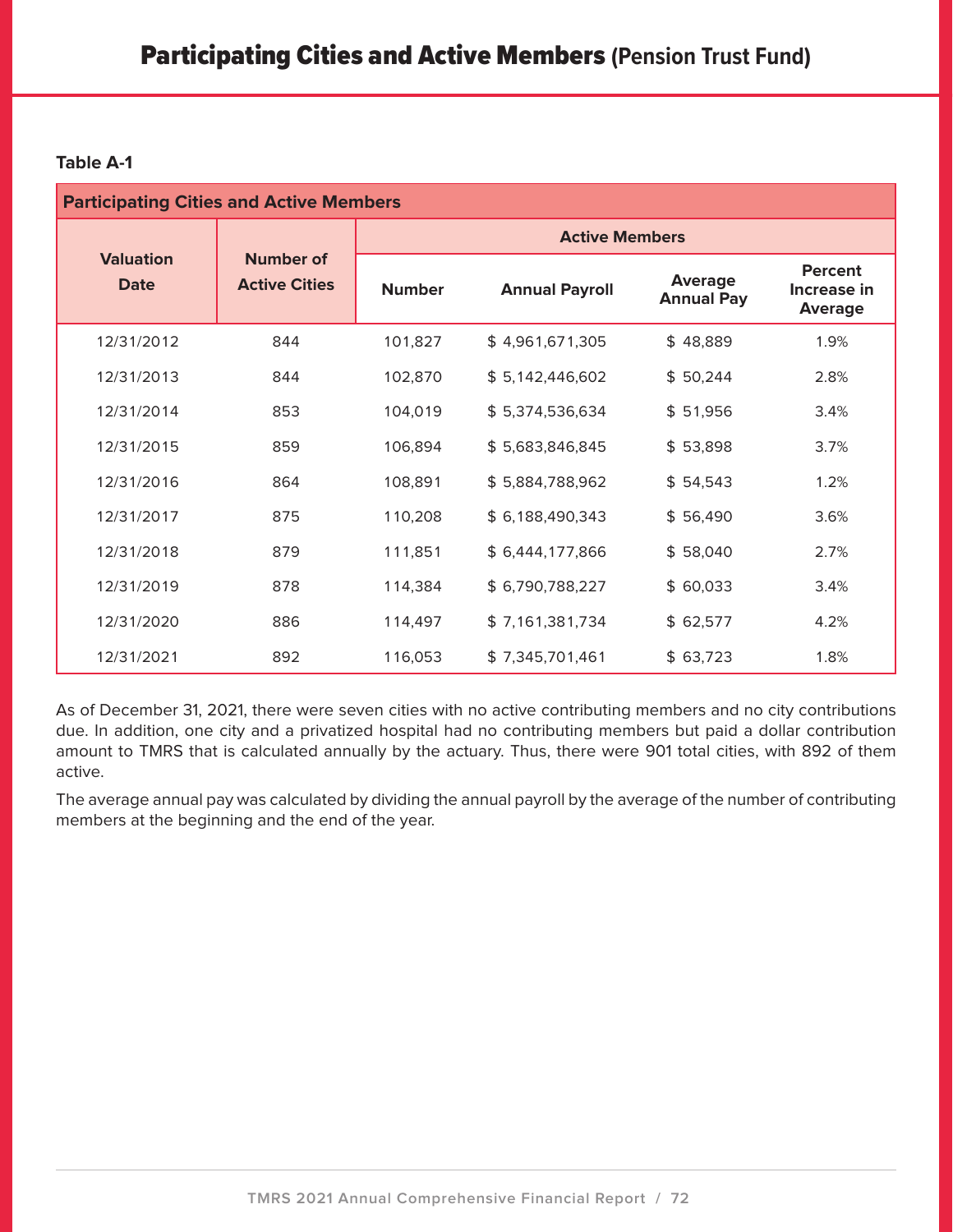| <b>Retiree and Beneficiary Data</b> |                                     |                                 |                                     |                                 |                                     |                                                          |               |                                 |  |  |
|-------------------------------------|-------------------------------------|---------------------------------|-------------------------------------|---------------------------------|-------------------------------------|----------------------------------------------------------|---------------|---------------------------------|--|--|
| Year                                |                                     | <b>Added to Rolls</b>           |                                     | <b>Removed from Rolls</b>       |                                     | <b>End of Year</b>                                       | % Increase in | Average                         |  |  |
| <b>Ended</b>                        | <b>Number of</b><br><b>Accounts</b> | <b>Annual</b><br><b>Benefit</b> | <b>Number of</b><br><b>Accounts</b> | <b>Annual</b><br><b>Benefit</b> | <b>Number of</b><br><b>Accounts</b> | <b>Annual</b><br><b>Annual Benefit</b><br><b>Benefit</b> |               | <b>Annual</b><br><b>Benefit</b> |  |  |
| 12/31/2012                          | 3,545                               | 72,731,553<br>\$                | 710                                 | \$<br>8,898,201                 | 46,902                              | \$<br>783,234,690                                        | 8.9%          | \$<br>16,699                    |  |  |
| 12/31/2013                          | 3,890                               | 72,535,316<br>\$                | 823                                 | 11,113,993<br>\$                | 49,969                              | \$<br>844,656,013                                        | 7.8%          | 16,904                          |  |  |
| 12/31/2014                          | 4,319                               | 92,940,036                      | 833                                 | 11,533,222                      | 53,455                              | \$<br>926,062,827                                        | 9.6%          | 17,324                          |  |  |
| 12/31/2015                          | 3,916                               | 76,796,719<br>S                 | 890                                 | 12,357,106<br>\$                | 56,481                              | \$<br>990,502,440                                        | 7.0%          | \$<br>17,537                    |  |  |
| 12/31/2016                          | 4,073                               | 82,664,225<br>\$                | 943                                 | 13,821,624<br>\$                | 59,611                              | \$<br>1,059,345,041                                      | 7.0%          | \$<br>17,771                    |  |  |
| 12/31/2017                          | 4,198                               | \$<br>95,727,539                | 1,033                               | 14,068,157<br>\$.               | 62,776                              | \$<br>1,141,004,423                                      | 7.7%          | \$<br>18,176                    |  |  |
| 12/31/2018                          | 4,448                               | 98,030,847<br>\$                | 1,173                               | 16,549,004<br>S.                | 66,051                              | \$<br>1,222,486,266                                      | 7.1%          | 18,508                          |  |  |
| 12/31/2019                          | 4,758                               | \$107,229,230                   | 1,184                               | 18,442,625                      | 69,625                              | \$<br>1,311,272,871                                      | 7.3%          | 18,833                          |  |  |
| 12/31/2020                          | 4,871                               | \$117,495,300                   | 1,394                               | 20,566,206                      | 73,102                              | \$<br>1,408,201,965                                      | 7.4%          | \$<br>19,264                    |  |  |
| 12/31/2021                          | 5,115                               | \$115,206,771                   | 1,542                               | 23,545,014                      | 76,675                              | 1,499,863,722<br>\$                                      | 6.5%          | \$<br>19,561                    |  |  |

The number of retirement accounts is greater than the number of people who retired because some retirees worked for more than one participating city in TMRS and retired with a separate benefit from each participating city. As of December 31, 2021, there were 9,659 more retirement accounts than retirees. In addition, this schedule excludes 1,076 retirees who received a single payment in lieu of a monthly benefit. Upon their death, these retirees are still entitled to supplemental death benefits for their beneficiaries, if their city provides this benefit.

The average annual benefit in Table A-2 is 12 times the amount payable in January following the valuation date, including any retirement benefit increase, if applicable.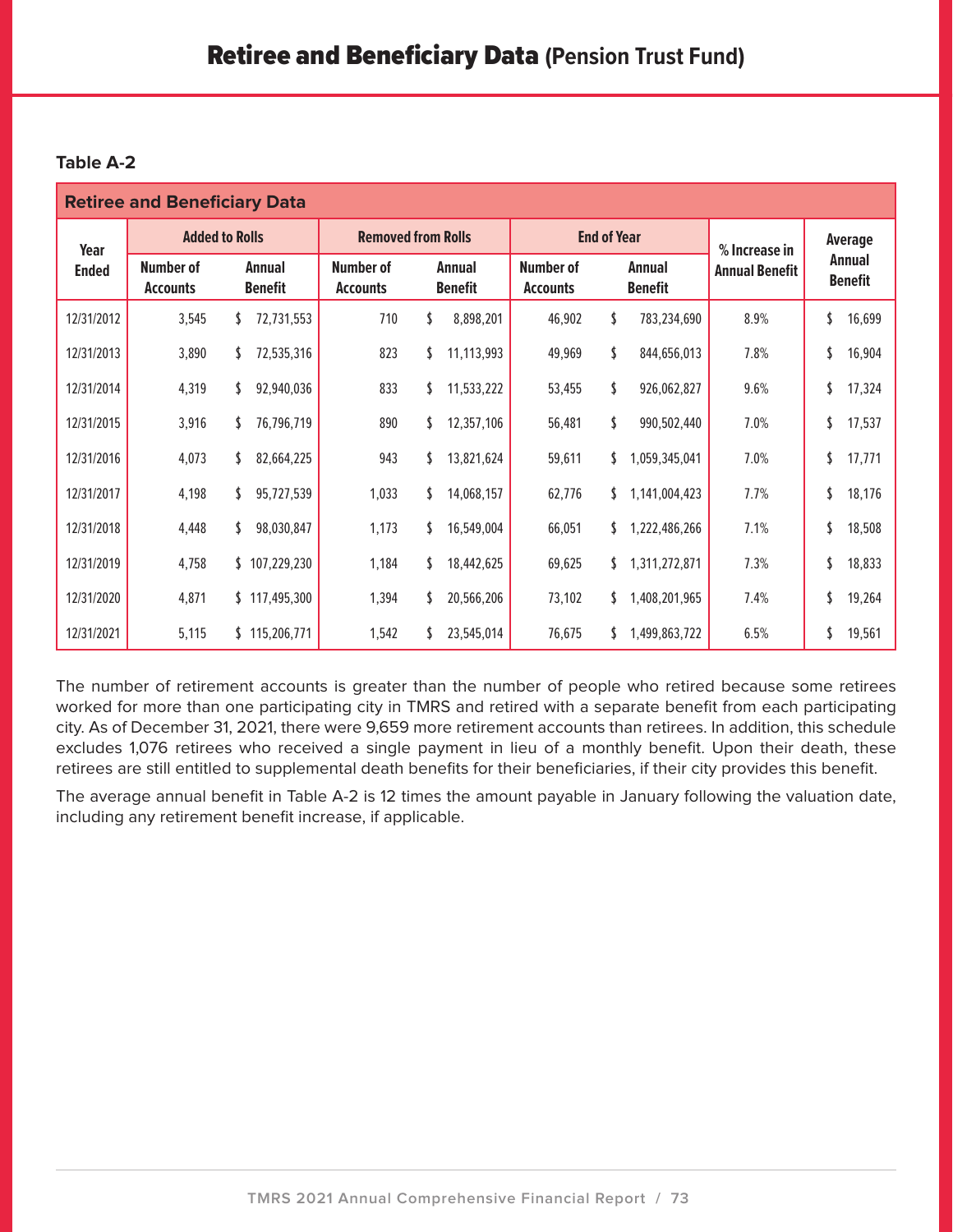| <b>Summary of Actuarial Liabilities and Funding Progress (dollars in millions)</b> |                                               |                                                              |                                            |    |                                              |                                                                                                                                            |         |       |    |                                          |       |
|------------------------------------------------------------------------------------|-----------------------------------------------|--------------------------------------------------------------|--------------------------------------------|----|----------------------------------------------|--------------------------------------------------------------------------------------------------------------------------------------------|---------|-------|----|------------------------------------------|-------|
| <b>Annual</b><br><b>Report Year</b>                                                | <b>Actuarial</b><br><b>Value</b><br>of Assets | <b>Actuarial</b><br><b>Accrued</b><br><b>Liability (AAL)</b> | <b>Funded</b><br><b>Ratio</b><br>(1) / (2) |    | <b>Unfunded AAL</b><br>(UAAL)<br>$(2) - (1)$ | <b>UAAL</b> as a %<br><b>City</b><br><b>Covered</b><br>of Covered<br><b>Contributions</b><br><b>Payroll</b><br><b>Payroll</b><br>(4) / (5) |         |       |    | Average<br><b>City Rate</b><br>(7) / (5) |       |
|                                                                                    | (1)                                           | (2)                                                          | (3)                                        |    | (4)                                          |                                                                                                                                            | (5)     | (6)   |    | (7)                                      | (8)   |
| 2012                                                                               | 19,784.8<br>\$                                | \$22,683.8                                                   | 87.2%                                      | \$ | 2,899.0                                      | \$                                                                                                                                         | 4,961.7 | 58.4% | \$ | 664.4                                    | 13.4% |
| 2013 0                                                                             | \$21,293.6                                    | \$25,320.7                                                   | 84.1%                                      | \$ | 4,027.1                                      | \$                                                                                                                                         | 5,142.4 | 78.3% | \$ | 680.8                                    | 13.2% |
| 2014                                                                               | \$22,861.0                                    | \$26,647.5                                                   | 85.8%                                      | \$ | 3,786.5                                      | \$                                                                                                                                         | 5,374.5 | 70.5% | \$ | 719.2                                    | 13.4% |
| $2015$ <sup><math>\odot</math></sup>                                               | \$24,347.7                                    | \$28,378.9                                                   | 85.8%                                      | \$ | 4,031.2                                      | \$                                                                                                                                         | 5,683.9 | 70.9% | \$ | 750.8                                    | 13.2% |
| 2016                                                                               | \$25,844.0                                    | \$29,963.3                                                   | 86.3%                                      | \$ | 4,119.2                                      | \$                                                                                                                                         | 5,884.8 | 70.0% | \$ | 767.1                                    | 13.0% |
| 2017                                                                               | \$27,813.6                                    | \$31,811.6                                                   | 87.4%                                      | \$ | 3,998.0                                      | \$                                                                                                                                         | 6,188.5 | 64.6% | \$ | 837.1                                    | 13.5% |
| 2018                                                                               | 29,385.1<br>\$                                | \$33,731.5                                                   | 87.1%                                      | \$ | 4,346.4                                      | \$                                                                                                                                         | 6,444.2 | 67.4% | \$ | 880.1                                    | 13.7% |
| 2019 ®                                                                             | \$31,313.8                                    | \$35,584.9                                                   | 88.0%                                      | \$ | 4,271.1                                      | \$                                                                                                                                         | 6,790.8 | 62.9% | \$ | 928.7                                    | 13.7% |
| 2020 @                                                                             | \$33,609.6                                    | \$37,535.9                                                   | 89.5%                                      | \$ | 3,926.3                                      | \$                                                                                                                                         | 7,161.4 | 54.8% |    | \$1,191.7                                | 16.6% |
| 20216                                                                              | \$36,282.0                                    | \$40,081.9                                                   | 90.5%                                      | \$ | 3,799.9                                      | \$                                                                                                                                         | 7,345.7 | 51.7% |    | \$1,076.9                                | 14.7% |

 Actuarial assumptions were modified as of the December 31, 2013 valuation, along with a change in the actuarial cost method from Projected Unit Credit to Entry Age Normal.

- Actuarial assumptions were modified as of the December 31, 2015 valuation.
- Actuarial assumptions were modified as of the December 31, 2019 valuation.
- The increase in city contributions in 2020 is primarily due to \$210.3 million in additional lump sum contributions by two cities that issued pension obligation bonds. Excluding these additional contributions, the average city rate would have been 13.7%.
- City contributions in 2021 include \$62.3 million in additional lump sum contributions, of which \$57.7 million was contributed by one city that issued pension obligation bonds. Excluding these additional contributions, the average city rate would have been 13.8%.

Each TMRS participating city is financially responsible for its own plan. Therefore, the aggregate numbers shown in the above table reflect only the aggregate condition of TMRS and do not indicate the status of any city's plan.

Columns (1) and (2) of the table also include the assets and liabilities of the Supplemental Disability Benefits Fund.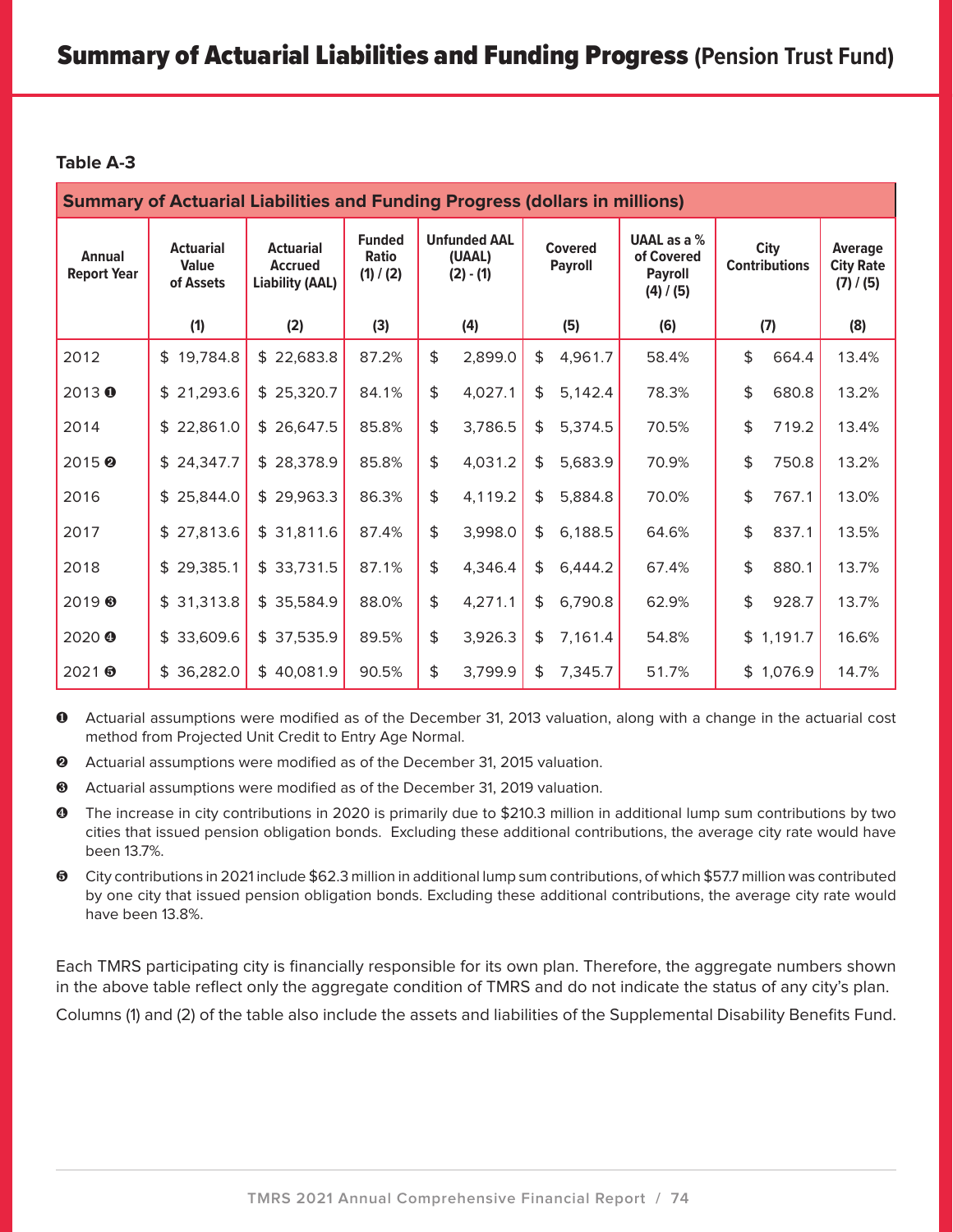| <b>Funded Portion of Actuarial Liabilities by Type (dollars in millions)</b> |                                                         |         |                                                |                                  |                                                                  |          |                                                              |          |                                                                         |        |       |
|------------------------------------------------------------------------------|---------------------------------------------------------|---------|------------------------------------------------|----------------------------------|------------------------------------------------------------------|----------|--------------------------------------------------------------|----------|-------------------------------------------------------------------------|--------|-------|
|                                                                              |                                                         |         |                                                | <b>Actuarial Liabilities for</b> |                                                                  |          |                                                              |          |                                                                         |        |       |
| <b>Valuation</b><br><b>Date</b>                                              | <b>Current</b><br><b>Member</b><br><b>Contributions</b> |         | <b>Retirees</b><br>and<br><b>Beneficiaries</b> |                                  | <b>Current Members</b><br>(Employer-<br><b>Financed Portion)</b> |          | <b>Net Assets</b><br><b>Available for</b><br><b>Benefits</b> |          | <b>Portion of Actuarial Liabilities</b><br><b>Covered by Net Assets</b> |        |       |
|                                                                              |                                                         | (1)     |                                                | (2)                              |                                                                  | (3)      |                                                              |          | (1)                                                                     | (2)    | (3)   |
| 12/31/2012                                                                   | \$                                                      | 4,775.2 | \$                                             | 8,832.0                          | \$                                                               | 9,076.6  | \$                                                           | 19,784.8 | 100.0%                                                                  | 100.0% | 68.1% |
| 12/31/2013                                                                   | \$                                                      | 4,956.7 | \$                                             | 9,861.5                          | \$                                                               | 10,502.5 | \$                                                           | 21,293.6 | 100.0%                                                                  | 100.0% | 61.7% |
| 12/31/2014                                                                   | \$                                                      | 5,088.2 | \$                                             | 10,768.5                         | \$                                                               | 10,790.8 | \$                                                           | 22,861.0 | 100.0%                                                                  | 100.0% | 64.9% |
| 12/31/2015                                                                   | \$                                                      | 5,312.3 | \$                                             | 11,615.5                         | \$                                                               | 11,451.1 | \$                                                           | 24,347.7 | 100.0%                                                                  | 100.0% | 64.8% |
| 12/31/2016                                                                   | \$                                                      | 5,530.0 | \$                                             | 12,478.4                         | \$                                                               | 11,954.9 | \$                                                           | 25,844.0 | 100.0%                                                                  | 100.0% | 65.5% |
| 12/31/2017                                                                   | \$                                                      | 5,747.3 | \$                                             | 13,412.0                         | \$                                                               | 12,652.3 | \$                                                           | 27,813.6 | 100.0%                                                                  | 100.0% | 68.4% |
| 12/31/2018                                                                   | \$                                                      | 5,986.1 | \$                                             | 14,403.1                         | \$                                                               | 13,342.3 | \$                                                           | 29,385.1 | 100.0%                                                                  | 100.0% | 67.4% |
| 12/31/2019                                                                   | \$                                                      | 6,210.5 | \$                                             | 15,467.5                         | \$                                                               | 13,906.9 | \$                                                           | 31,313.8 | 100.0%                                                                  | 100.0% | 69.3% |
| 12/31/2020                                                                   | \$                                                      | 6,447.7 | \$                                             | 16,508.8                         | \$                                                               | 14,579.4 | \$                                                           | 33,609.6 | 100.0%                                                                  | 100.0% | 73.1% |
| 12/31/2021                                                                   | \$                                                      | 6,691.0 | \$                                             | 17.979.8                         | \$                                                               | 15,411.1 | \$                                                           | 36,282.0 | 100.0%                                                                  | 100.0% | 75.3% |

The financing objective for each TMRS participating city's plan is to finance long-term benefit liabilities through contributions that remain approximately level from year to year as a percentage of the city's payroll. If the contributions to each plan are level over the long term and soundly executed, each plan will pay all benefits when due — the ultimate test of financial soundness.

The table above shows one short-term means of checking a system's funding progress. The present assets are compared with: (1) current member contributions on deposit, (2) liabilities for future benefits to present retirees and (3) the employer-financed portion of the liabilities for service already rendered by current members. In a system that has been following the discipline of level percentage of payroll financing, the liabilities for current member contributions on deposit (liability 1) and the liabilities for future benefits to present retirees (liability 2) will be fully covered by present assets, except in rare circumstances. In addition, the employer-financed portion of liabilities for service already rendered by current members (liability 3) will be at least partially covered by the remainder of present assets. Generally, if a system has been using level cost financing, and if there are no changes in benefits, actuarial assumptions, or methods, the funded portion of liability 3 will increase over time, although it is uncommon for it to be fully funded.

Each TMRS participating city is financially responsible for its own plan. Therefore, the aggregate numbers shown above reflect only the aggregate condition of TMRS and do not indicate the status of any one plan.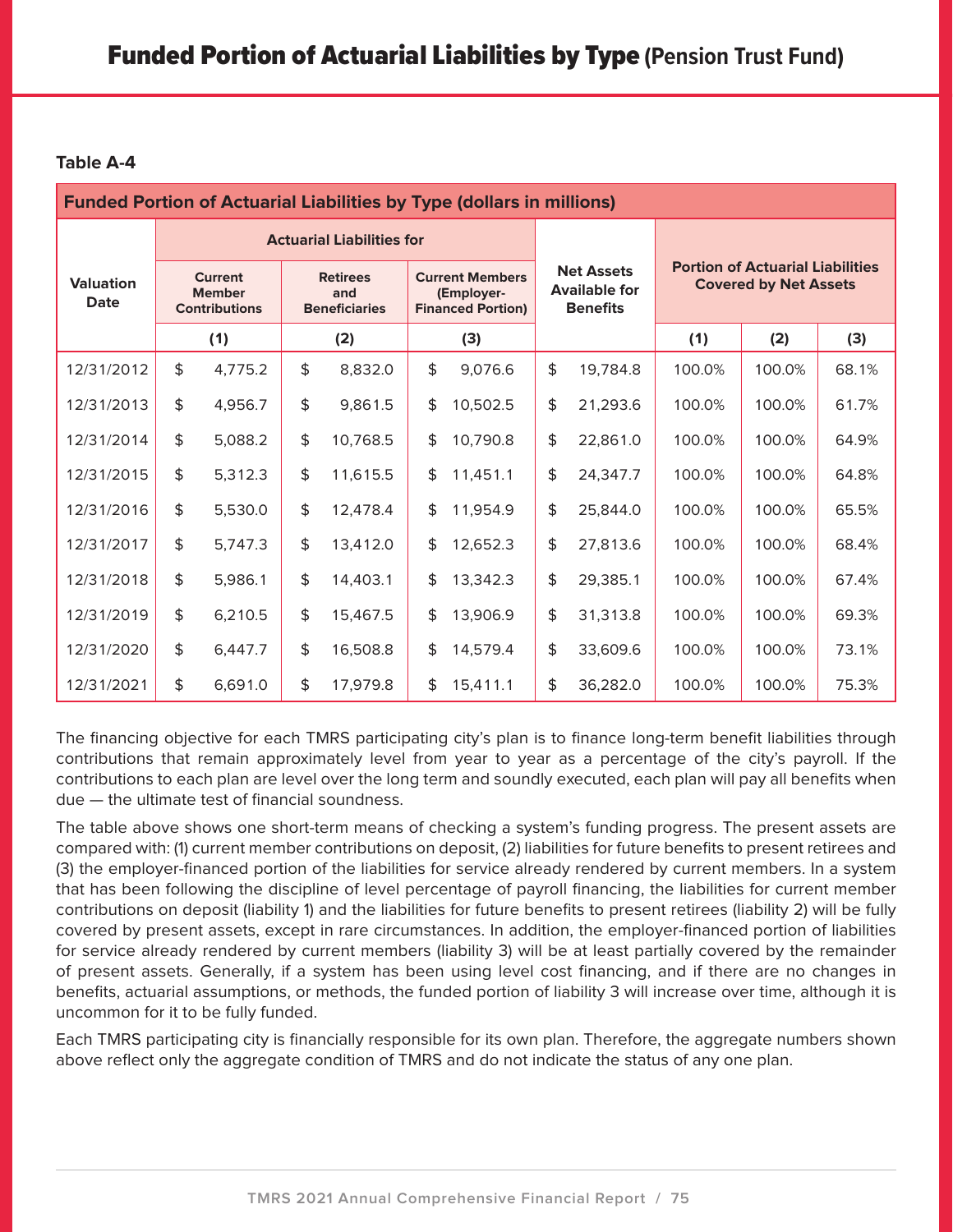# Actuary's Certification Letter **(Supplemental Death Benefits Fund)**



P: 469.524.0000 | www.grsconsulting.com

May 26, 2022

Board of Trustees Texas Municipal Retirement System Austin, Texas 78731

Dear Trustees:

The TMRS Supplemental Death Benefits Fund (SDBF) is an optional cost-sharing multiple-employer defined benefit group life insurance plan. It provides death benefits to both active and retired members, and each participating city can elect to cover just active members, or active and retired members. A supplemental death contribution rate is determined annually for each participating city as a percentage of that city's covered payroll. The contribution rate finances the expected benefit payments each year on a pay-as-you-go basis.

The death benefit for active employees provides a lump sum payment approximately equal to the employee's annual salary (calculated based on the employee's actual earnings for the 12-month period preceding the month of death). The death benefit for retirees is a fixed amount of \$7,500.

Benefits are paid to both actives and retirees from the SDBF. Therefore, it is our understanding that reporting under the Governmental Accounting Standards Board ("GASB") Statement No. 74 is not required, since the SDBF is not an OPEB trust as described in paragraph 3 of the statement. GRS will provide information to each participating city for their reporting under GASB Statement No 75.

The contribution rates for the cities participating in the SDBF are certified annually by the Board of Trustees which is responsible for establishing and maintaining the funding policy. These rates are determined actuarially, based on the plan provisions in effect as of April 1, 2022 and the actuarial assumptions and methodology adopted by the Board. These are based on the results of the actuarial investigation of the experience of TMRS over the four-year period from December 31, 2014 to December 31, 2018 and were first used in the December 31, 2019 valuation. Due to the higher mortality rates associated with the global pandemic, the Board adopted changes to the assumptions and methodology used for calculating 2023 SDB rates as determined in the December 31, 2021 actuarial valuation. The Board's current policy is that the contribution rates determined by a given actuarial valuation become effective one (1) year after the valuation date. For example, the rates determined by the December 31, 2021 actuarial valuation will be applicable for the calendar year beginning January 1, 2023 and ending December 31, 2023.

TMRS staff supplied the data for active and retired Members as of December 31, 2021. We did not audit this data, but we did apply a number of tests to the data and we concluded that it was reasonable and consistent with the prior year's data. TMRS staff also supplied the asset data and financial information as of December 31, 2021.

5605 North MacArthur Boulevard | Suite 870 | Irving, Texas 75038-2631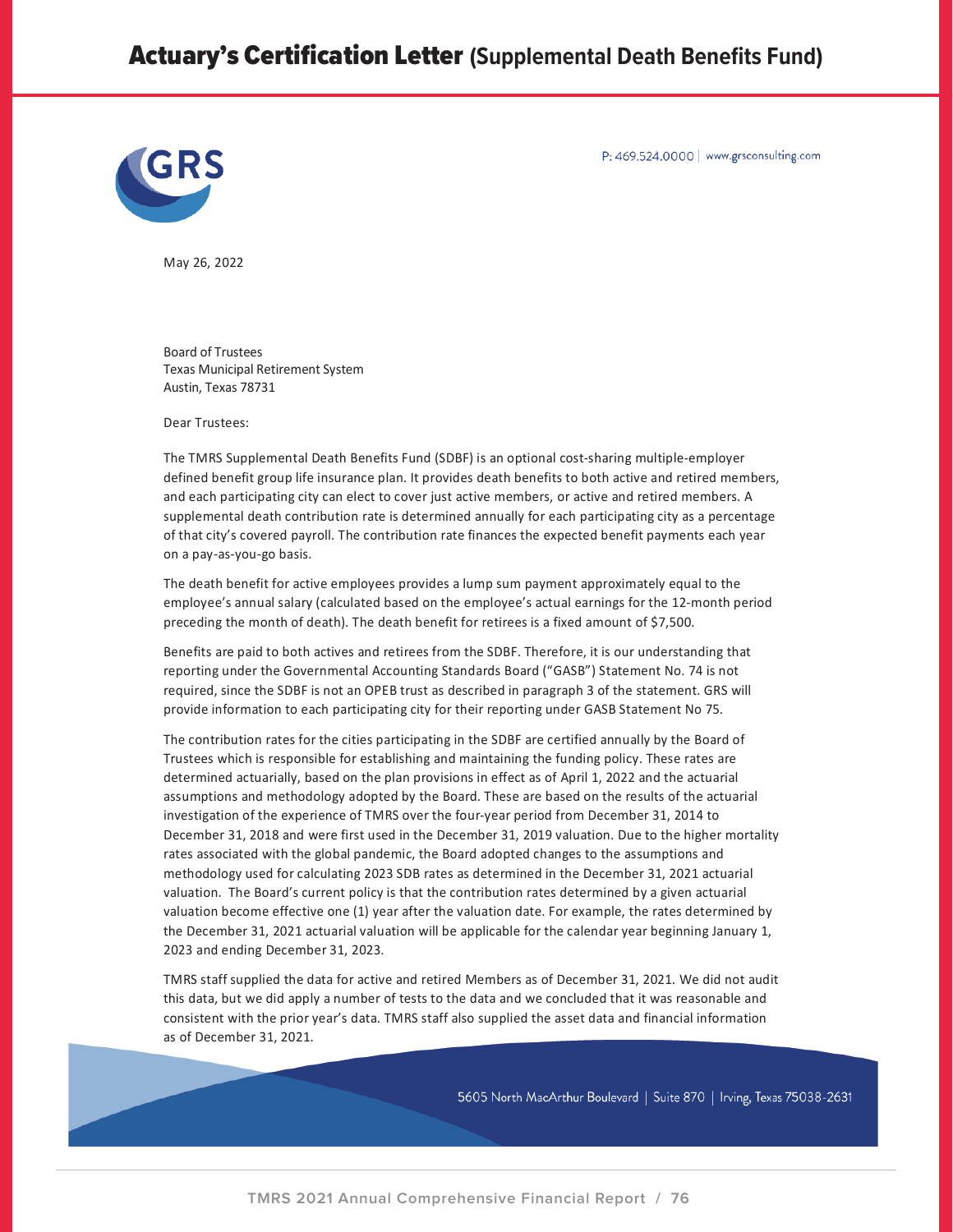Board of Trustees May 26, 2022 Page 2

GRS prepared the following schedules in the Actuarial Section:

*Participating Employers and Covered Members Average Contribution Rates* 

All of our work and all of the actuarial assumptions and methods conform with the Actuarial Standards of Practice issued by the Actuarial Standards Board. In our opinion, our calculations also comply with the requirements of the TMRS Act and, where applicable, the Internal Revenue Code and the Statements of the Governmental Accounting Standards Board.

The undersigned are independent actuaries and consultants. Both are Members of the American Academy of Actuaries, both meet all of the Qualification Standards of the American Academy of Actuaries, and both are experienced in performing valuations for large public retirement systems.

Respectfully Submitted,

Jollewto

Joseph P. Newton, MAAA, FSA, EA Janie Shaw, MAAA, ASA, EA Pension Market Leader Consultant

Jami Show

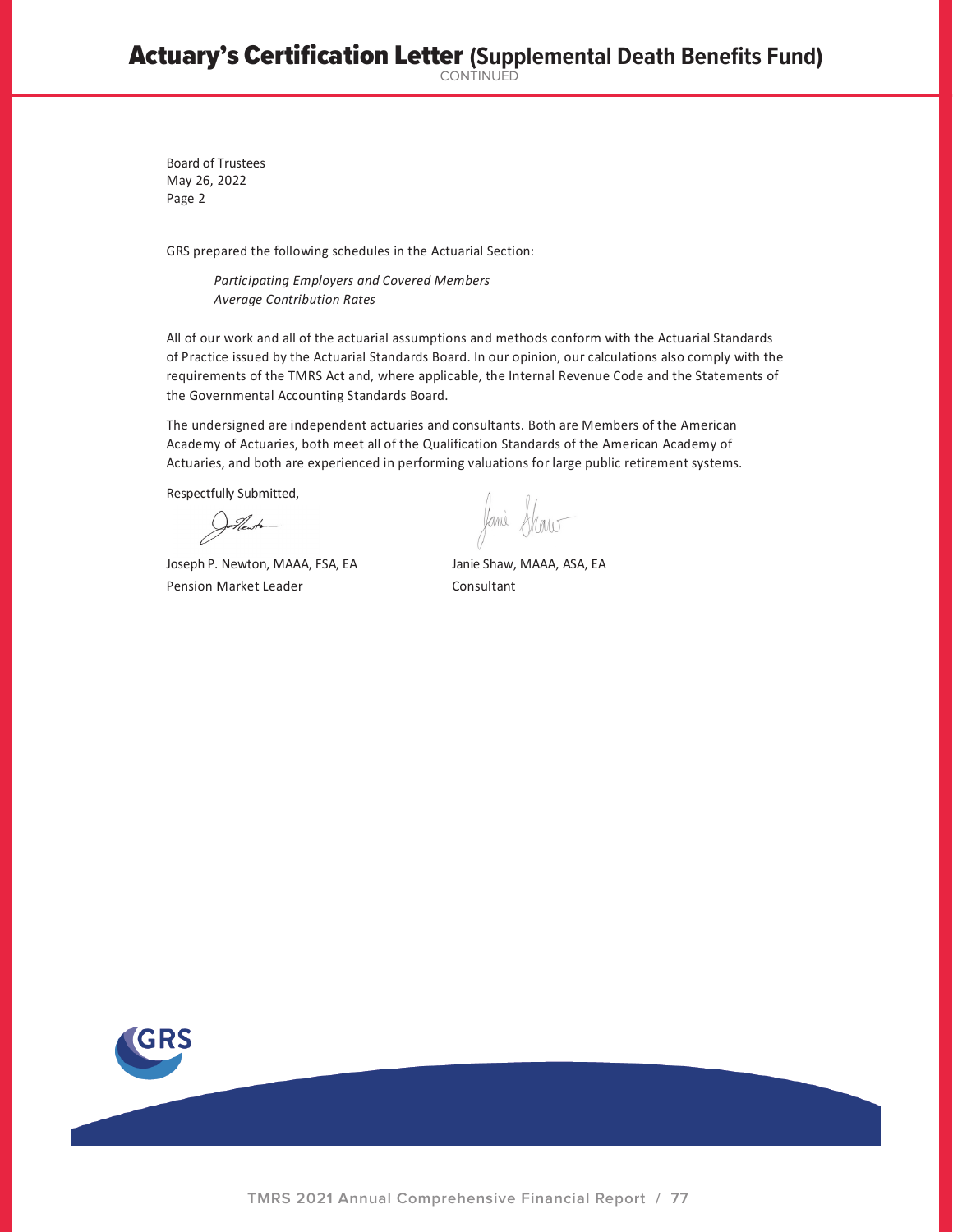The actuarial assumptions used in the calculation of the funding valuation for the Supplemental Death Benefits Fund (SDBF) are based on the 2019 Actuarial Experience Investigation Study that looked at the four-year period from December 31, 2014 to December 31, 2018. The assumptions were adopted in 2019 and first used in the December 31, 2019 actuarial valuation. No other demographic assumptions are applicable for purposes of developing the SDBF contribution rates.

## **I. Assumptions**

#### **A. Mortality Rates**

Same as for the Pension Trust Fund.

#### **B. Investment Return**

A statutory interest credit of 5% is allocated annually and is not dependent on investment earnings.

## **C. Actuarial Cost Method**

To calculate a city's actuarially determined contribution rate, the one-year term cost is used.

#### **D. Valuation of Assets**

Assets in the SDBF are valued at fund value (or fund balance). However, since the contribution rates are based just on the one-year term cost, assets are not included in developing the rate.

## **E. Changes in Actuarial Assumptions and Methods**

A load equal to 2.0 and 1.1, respectively, is applied to the term cost for active coverage and retiree coverage in 2023 only. Additionally, the credit previously applied to the supplemental death benefit rate for active coverage equal to 2% of the fund balance was eliminated.

# **II. Benefit Provisions**

## **A. Participation in SDBF**

Participation in the SDBF is optional and may be rescinded. Each city that chooses to participate can elect to cover just active members, or both active members and retirees.

### **B. Benefit Eligibility**

Benefits are payable if the death occurs during the period in which a city has elected to participate in the SDBF. For retirees who have service with multiple TMRS cities, benefits are payable only if the city from which the member retired participates in the SDBF when the death occurs.

### **C. Benefit Amount**

The death benefit for active members provides a lump sum payment approximately equal to the employee's annual salary (calculated based on the employee's actual earnings for the 12-month period preceding the month of death). The death benefit for retirees is a fixed amount of \$7,500.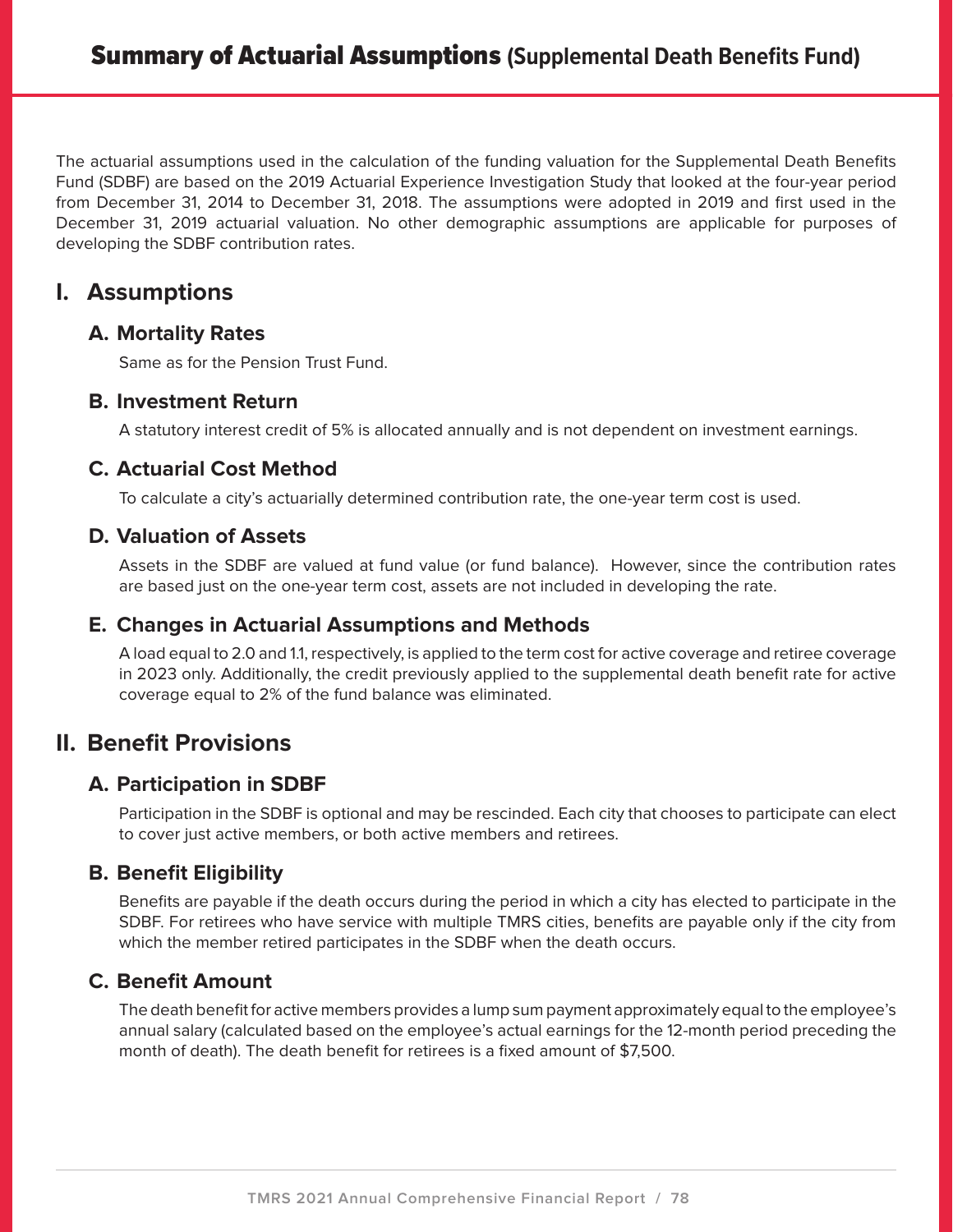| <b>Participating Cities and Covered Members</b>     |                                                    |                                 |                                  |                                   |                                |                       |                          |                                                               |
|-----------------------------------------------------|----------------------------------------------------|---------------------------------|----------------------------------|-----------------------------------|--------------------------------|-----------------------|--------------------------|---------------------------------------------------------------|
| <b>Actuarial</b><br><b>Valuation</b><br><b>Date</b> | Number of<br><b>Participating</b><br><b>Cities</b> | <b>Active</b><br><b>Members</b> | <b>Retired</b><br><b>Members</b> | <b>Inactive</b><br><b>Members</b> | <b>Total</b><br><b>Members</b> | <b>Annual Payroll</b> | Average<br>Annual<br>Pay | <b>Percent</b><br>Increase in<br>Average<br><b>Annual Pay</b> |
| 12/31/2014                                          | 743                                                | 69,391                          | 24,569                           | 7,672                             | 101,632                        | \$3,526,108,551       | \$50,815                 | 3.7%                                                          |
| 12/31/2015                                          | 753                                                | 71,287                          | 25,819                           | 7,921                             | 105,027                        | \$3,707,706,923       | \$52,011                 | 2.4%                                                          |
| 12/31/2016                                          | 753                                                | 72,742                          | 26,884                           | 8,513                             | 108.139                        | \$3,887,244,457       | \$53,439                 | 2.7%                                                          |
| 12/31/2017                                          | 764                                                | 73,757                          | 28,947                           | 8,989                             | 111,693                        | \$4,096,626,695       | \$55,542                 | 3.9%                                                          |
| 12/31/2018                                          | 768                                                | 75,035                          | 30,453                           | 9,555                             | 115,043                        | \$4,279,380,674       | \$57,032                 | 2.7%                                                          |
| 12/31/2019                                          | 766                                                | 76,953                          | 32,039                           | 9,957                             | 118,949                        | \$4,559,480,007       | \$59,250                 | 3.9%                                                          |
| 12/31/2020                                          | 777                                                | 77,880                          | 33,723                           | 10,409                            | 122,012                        | \$4,886,294,497       | \$62,741                 | 5.9%                                                          |
| 12/31/2021                                          | 783                                                | 79,205                          | 35,323                           | 11,284                            | 125,812                        | \$5,023,116,464       | \$63,419                 | 1.1%                                                          |

#### **Table A-6**

| <b>Average Contribution Rates</b>            |                                  |                            |  |  |  |  |
|----------------------------------------------|----------------------------------|----------------------------|--|--|--|--|
| <b>Actuarial</b><br>Valuation<br><b>Date</b> | <b>Active</b><br><b>Coverage</b> | <b>Retiree</b><br>Coverage |  |  |  |  |
| 12/31/2014                                   | 0.17%                            | 0.05%                      |  |  |  |  |
| 12/31/2015                                   | 0.16%                            | 0.05%                      |  |  |  |  |
| 12/31/2016                                   | 0.17%                            | 0.05%                      |  |  |  |  |
| 12/31/2017                                   | 0.17%                            | 0.06%                      |  |  |  |  |
| 12/31/2018                                   | 0.17%                            | 0.06%                      |  |  |  |  |
| $12/31/2019$ $\bullet$                       | 0.12%                            | 0.16%                      |  |  |  |  |
| 12/31/2020                                   | 0.12%                            | 0.16%                      |  |  |  |  |
| 12/31/2021 <sup><math>\odot</math></sup>     | 0.25%                            | 0.17%                      |  |  |  |  |

Mortality assumptions and premium calculation methods were modified as of the December 31, 2019 valuation.

 Premium calculations determined by the December 31, 2021 actuarial valuation include a one-time load for adverse experience of 2.0 and 1.1 for active and retiree coverage, respectively.

Contribution rates are effective beginning one year from the actuarial valuation date.